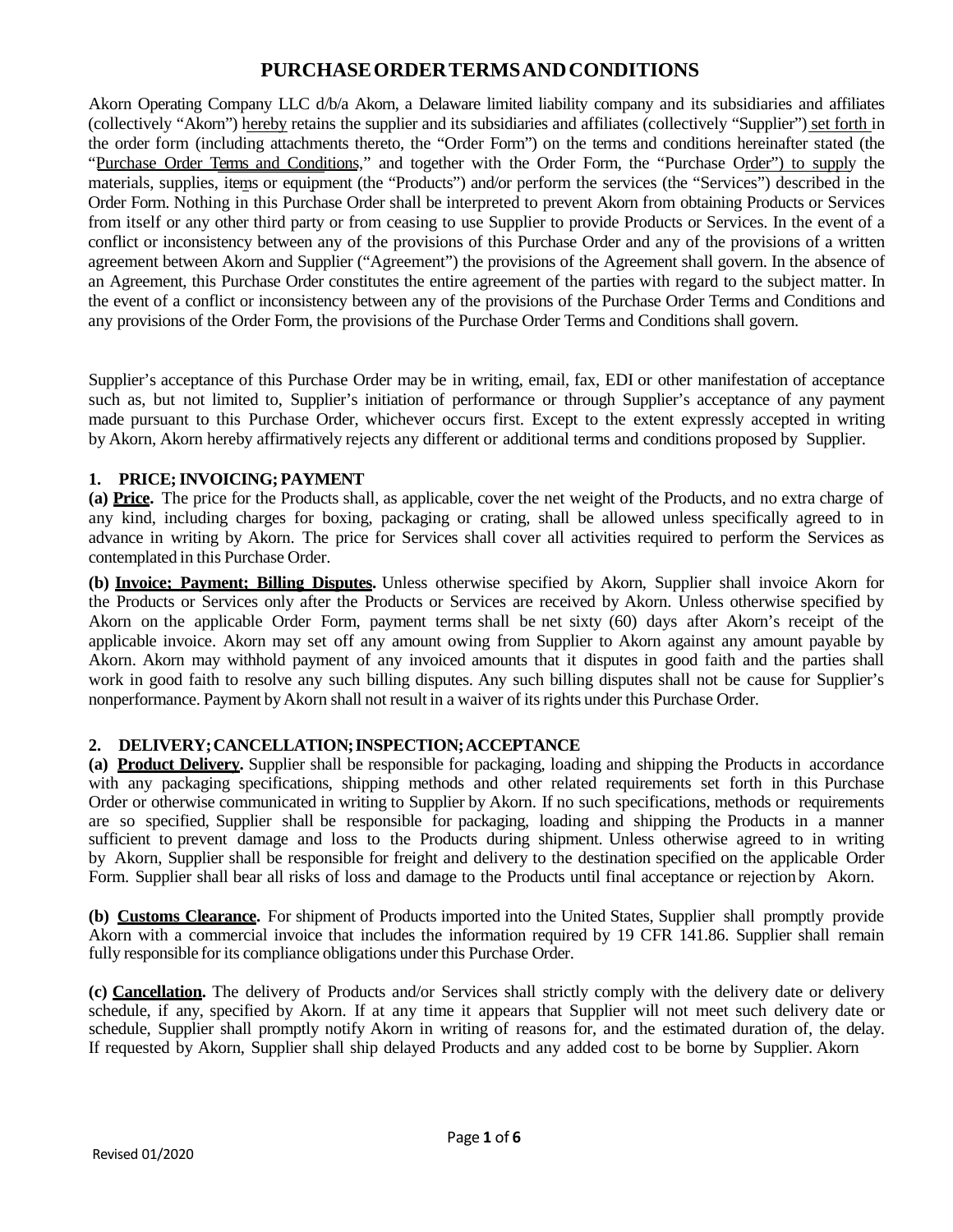reserves the right to cancel any Purchase Order in whole or in part for the undelivered Products or unperformed Services.

**(d) Inspection; Acceptance of Products and Services.** All Products or Services delivered or performed shall be subject to final review, inspection and acceptance by Akorn. Acceptance of Products and Services shall occur when the Products or Services delivered have been inspected by Akorn and determined to meet the requirements specified in this Purchase Order. Akorn shall make such inspection within a reasonable period of time (not to exceed ninety (90) days) after delivery of Products or completion of Services. Akorn shall provide Supplier notice of rejection of any Product with respect to any latent defects within thirty (30) days of discovery. If the Products or Services do not meet such requirements, Supplier shall promptly (and in any event within thirty (30) days) upon Akorn's instruction and choice: (i) repair, replace or re-perform the deficient or non-conforming Products or Services; and/or (ii) cease all Supplier activities related to Products or Services; and/or (iii) refund to Akorn all fees paid by Akorn (to Supplier or Third Parties) for the deficient or non-conforming Products or Services and any other products or services that are dependent on such deficient or non-conforming Products or Services. The foregoing shall not be construed to limit or exclude any other rights or remedies of Akorn at law or in equity.

### **3. AUDIT**

After Akorn provides reasonable notice, Supplier shall provide and shall cause Supplier's contractors, subcontractors and agents (collectively "Personnel") to provide to Akorn or its representatives, including its external auditors, access to any facility of Supplier (and Supplier's Personnel) and to data and records relating to the Products and/or Services for the purposes of: (a) verifying the integrity and security of Akorn data ; (b) observing Supplier's performance of its obligations under this Purchase Order; and (c) enabling Akorn to comply with all applicable Laws. If any such audit reveals that Supplier has overcharged Akorn, Supplier shall promptly reimburse Akorn for such overcharge, and in the event that any such overcharge exceeds five percent (5%) of the amount that should have been charged Supplier shall promptly reimburse Akorn for all reasonable costs and expenses incurred in the conduct of the audit.

#### **4. CONFIDENTIAL INFORMATION**

Akorn's non-public, confidential or proprietary information (including but not limited to specifications, samples, plans, documents, data, business operations, customer lists, pricing, and financial information) disclosed by Akorn to Supplier, whether disclosed orally or in writing or accessed electronically, and whether or not identified as "confidential," in connection with the Order is confidential and may not be disclosed or copied unless authorized by Akorn in writing. Upon Akorn's request, Supplier shall promptly return all documents and other materials received from Akorn. Akorn shall be entitled to injunctive relief for any violation of this Section. This Section shall not apply to information that is: (a) in the public domain; (b) known to the Supplier at the time of disclosure; or (c) rightfully obtained by the Supplier on a non-confidential basisfrom a third party.

#### **5. ADDITIONAL REPRESENTATIONS, WARRANTIES AND COVENANTS**

**(a) Permits and Compliance with Laws.** Supplier shall maintain in effect all licenses, permissions, authorizations, consents and permits needed to carry out its obligations under the Purchase Order. Supplier shall comply with all applicable laws, rules, regulations and ordinances and applicable policies of Akorn, including security procedures. Supplier shall comply with all export and import laws of all countries involved in the sale of Products or Services. Supplier assumes all responsibility for shipments of Products requiring any government import clearance. Additionally, Supplier shall comply with the *Anti-Bribery and Anti-Corruption Terms and Conditions for Akorn's Third Party Intermediaries* set forth in Schedule A.

**(b) Products and Services.** Supplier warrants it and its Personnel have the adequate infrastructure (including properly equipped facilities sufficient in size) and trained qualified employees necessary to supply Products and/or perform Services. Supplier represents, warrants and covenants, that its performance and all Products and Services provided shall, for eighteen (18) months after delivery (or performance): (i) be free from defects in design, workmanship and materials; (ii) be of the kind, quantity and quality described in, and conform with, the requirements specified in this Purchase Order; (iii) be fit for the purpose intended; (iv) perform in the manner specified; (v) be free of any claim of misappropriation or infringement by a third party; (vi) if the Products are software, be the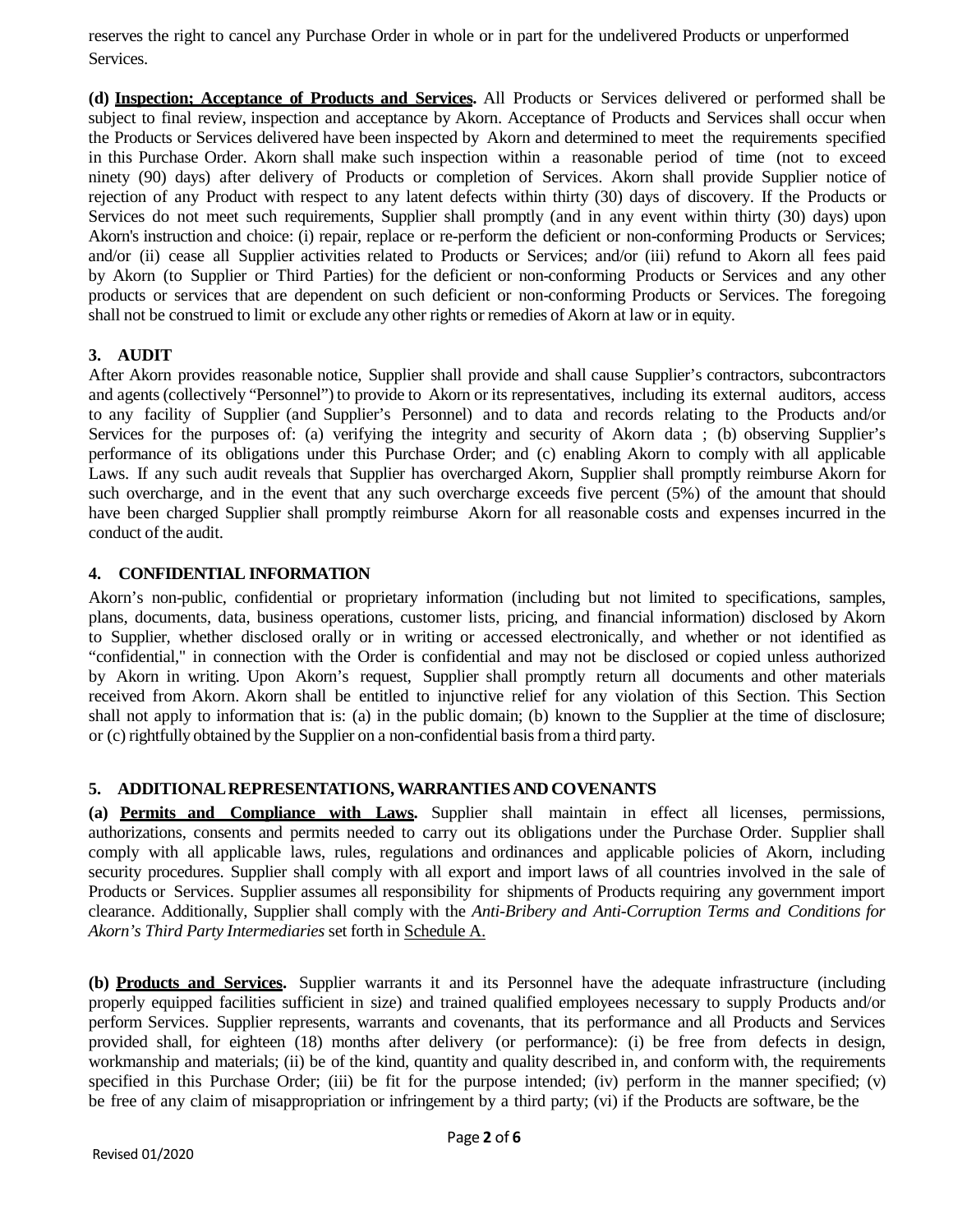most current releases generally available to third parties at the time of delivery; and (vii) comply with all other requirements of this Purchase Order. Supplier represents, warrants and covenants, that its performance and all Products and Services provided shall, for a perpetual duration be free and clear of all liens, claims and encumbrances by the date delivered to Akorn.

Without limiting the generality of the preceding provisions of this section, Supplier represents, warrants, and covenants that every chemical substance and/or mixture as defined under the TSC Act, contained in the Products or utilized in their manufacture, has been properly reported to the United States Environmental Protection Agency in accordance with the provisions of the TSC Act and the regulations issued thereunder (each as supplemented and/or amended from time to time). Supplier further represents, warrants, and covenants that all color additives covered under this Purchase Order shall be manufactured by Supplier and (where color additive regulations require certification) are from batches certified in accordance with the applicable regulation promulgated under the FDC Act or TSC Act, as applicable.

**(c) No Debarment.** Supplier represents, warrants, and covenants that Supplier: (i) has not been debarred by any governmental authority; (ii) is not subject to debarment by a governmental authority; or (iii) shall not use, in any capacity, in connection with performance under this Purchase Order, any person or entity that has been debarred, or is the subject of debarment proceedings by any governmental authority. If Supplier learns that a person or entity performing on its behalf under this Purchase Order has been debarred, or has become the subject of debarment proceedings, Supplier shall so promptly notify Akorn and shall prohibit such person or entity from performing under this Purchase Order.

**(d) Anti-Bribery/Anti-Corruption Breach.** Supplier has not and will not directly or indirectly offer or pay, or authorize such offer or payment of, any money or anything of value in an effort to influence any government official or any other person in order for Akorn to improperly obtain or retain business or to gain an improper business advantage. Conversely, Supplier has not and shall not acceptsuch a payment from any person or entity.

**(e) Authority.** The execution, delivery and performance of this Purchase Order have been duly authorized by all necessary action on the part of Supplier, its officers and directors. This Purchase Order constitutes a valid and binding obligation of Supplier

#### **6. INDEMNIFICATION**

To the fullest extent permitted by applicable law, Supplier shall defend, indemnify and hold harmless Akorn and its representatives (collectively, "Indemnitees") against any and all loss, injury, death, damage, liability, claim, deficiency, action, judgment, interest, award, penalty, fine, cost or expense, including reasonable attorney and professional fees and costs, and the cost of enforcing any right to indemnification hereunder and the cost of pursuing any insurance providers (collectively, "Losses") arising out of or occurring in connection with (i) Products or Services that do not conform to agreed-upon specifications, and/or (ii) Supplier's or Supplier's employee's, representative's, subcontractor's or agent's acts or omissions or the breach of the Terms.

Supplier shall keep the Indemnitee fully informed concerning the status of any such litigation, negotiations or settlements of any claim, demand or action. The Indemnified Party shall be entitled, at its own expense, to participate in any such litigation, negotiations and settlements with counsel of its own choosing. Supplier shall not have the right to settle any claimwithout the prior written consent of the Indemnitee.

#### **7. INSURANCE**

During the term of the Purchase Order and for a period of eighteen (18) months thereafter, Seller shall, at its own expense, maintain and carry insurance in full force and effect in an amount sufficient to protect Supplier and Akorn from all claims which may arise out of or result from Supplier's performance under this Purchase Order. Such insurance shall include, but is not limited to, commercial general liability (including product liability), workers' compensation, and, if the services involve use of vehicles, automobile and truck liability. **Upon receipt of PO from Akorn, Supplier shall provide Akorn with a certificate of insurance from evidencing the insurance coverage.** Akorn's acceptance of any insurance certificate shall not constitute acceptance of the adequacy of coverage.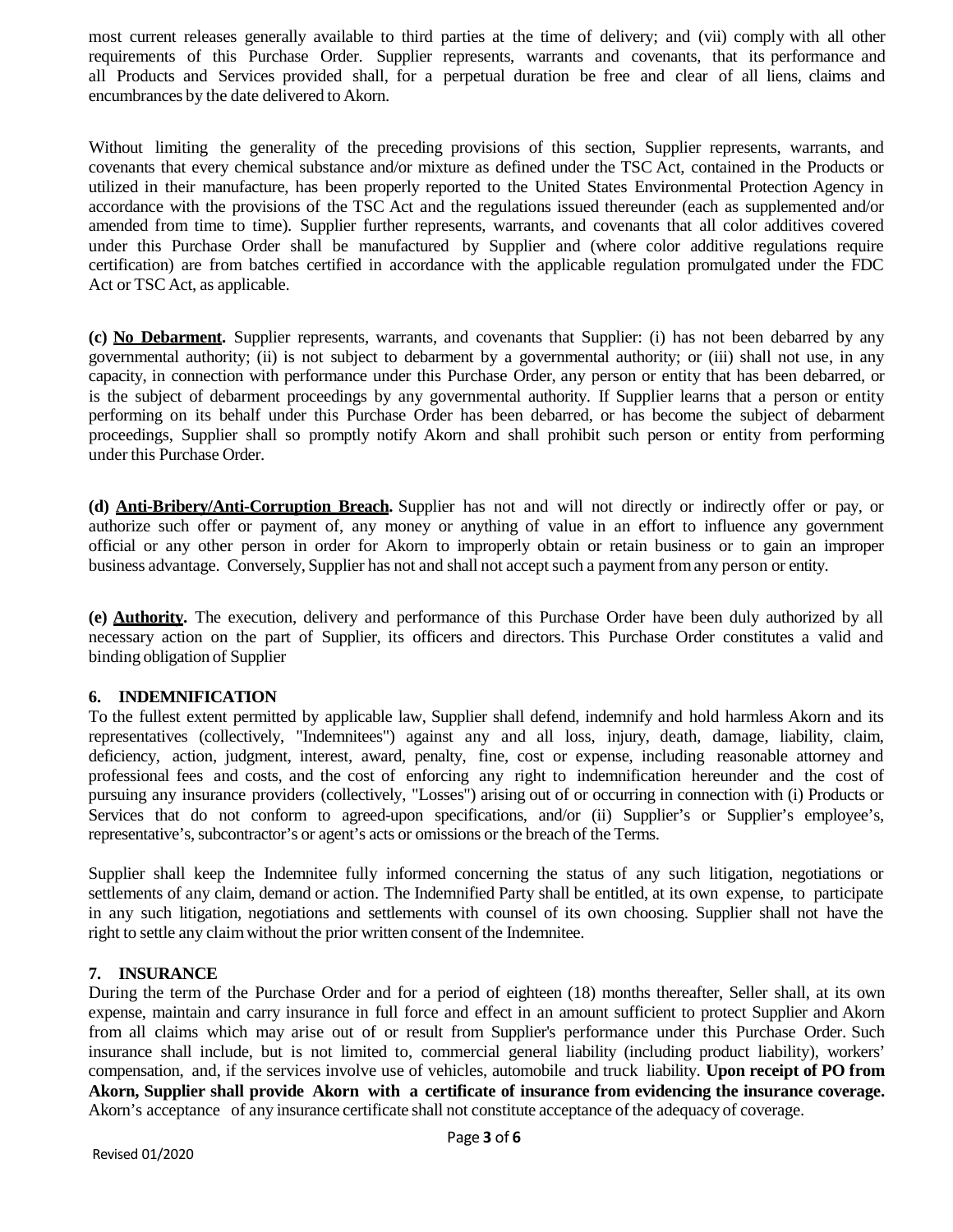#### **8. LIMITATIONOF LIABILITIES**

Notwithstanding the form (e.g., contract, tort or otherwise) in which any legal or equitable action may be brought, under no circumstances shall Akorn or its affiliates be liable for consequential, indirect, special, punitive, or incidental damages or lost profits, whether foreseeable or unforeseeable, based on claims of Supplier or any other party arising out of breach or failure of express or implied warranty, breach of contract, misrepresentation, negligence, strict liability in tort, failure of any remedy to achieve its essential purpose, or otherwise. Notwithstanding the form (e.g., contract, tort or otherwise) in which any legal or equitable action may be brought, in no event shall Akorn or its affiliates be liable for any damages or losses that exceed, in the aggregate, the amount of fees paid and payable by Akorn for the Products or Services that gave rise to such damages or losses for each respective breach or series of related breaches. This section shall not apply only when and to the extent applicable Law specifically requires liability despite the foregoing disclaimer, exclusion and limitation.

#### **9. TERMANDTERMINATION**

**(a) Term.** This Purchase Order shall commence upon Supplier's acceptance of this Purchase Order and shall continue through Akorn's acceptance of such Services or Products, as may be further specified in this Purchase Order and subject to latent defects.

**(b) Termination.** Akorn reserves the right to cancel orders, reduce quantities and/or change delivery dates to a later date upon not less than 30 days' notice prior to stated delivery date without incurring any penalties, fees, expenses or other liabilities.

#### **10. INTELLECTUALPROPERTY**

For all work products and deliverables created under this Purchase Order through the performance of Services that may qualify as "work made for hire" as defined in 17 U.S.C. §101 (hereinafter "Works"), Supplier and Supplier's Personnel hereby assign and transfer, to the extent permissible under applicable law, to Akorn all rights to possession of, and all right, title, and interest, including all patent, copyright, trademark, trade secret and other proprietary and intellectual property rights ("Intellectual Property Rights") in and to such work products and deliverables. Supplier shall promptly disclose to Akorn any Works known to Supplier, and Akorn shall have sole ownership of such Works and the sole right to obtain and to hold in its own name any Intellectual Property Rights therein and thereto. Notwithstanding the foregoing provisions, Akorn's ownership rights do not apply or extend to any of the following (collectively, the "Supplier Property"): (i) any methodologies, methods of analysis, ideas, concepts, knowhow, models, tools, techniques, skills, knowledge and experience or other materials or property owned or licensed by Supplier before initiating Services; (ii) any improvements or other modifications to any of the foregoing that Supplier creates during the performance of the Services without the use of any of Akorn's Confidential Information or Intellectual Property Rights; or (iii) any of the Intellectual Property Rights in or to any of the items described in the preceding clauses (i) and (ii). All right, title, and interest in and to the Supplier Property is and shall remain in Supplier, and Supplier shall not be restricted in any way with respect to the Supplier Property. However, to the extent that any Supplier Property is incorporated into or embodied in any of the Works, Supplier hereby grants to Akorn and its affiliates a perpetual, irrevocable, worldwide, royalty-free, non-exclusive license, with the right to grant sublicenses, to (A) use such Supplier Property solely as part of or in connection with such Works or any derivative work based upon such Works, and (B) to modify such Supplier Property, solely to the extent such modification is necessary in connection with the creation of a derivative work based upon suchWorks.

#### **11. MISCELLANEOUS**

**(a) Use of Akorn Trademark/Name; Publicity.** Unless otherwise required by law, Supplier shall not issue any press release or other publicity materials, or make any presentation with respect to the existence of this Purchase Order or the terms and conditions hereof without Akorn's prior written consent. Supplier shall not publicize or use any name, trade name, service marks, trademarks, trade dress or logos of Akorn nor identify Akorn as a customer without Akorn's prior written consent.

**(b) Governing Law; Venue.** All matters arising out of or relating to this Purchase Order shall be governed by and construed in accordance with New York Law, without regard to conflicts-of-law principle. All actions and proceedings under this Purchase Order shall be brought in a state or federal court in the State of New York.

**(c) Relationship of the Parties.** Supplier shall not be considered a partner, co-venturer, agent, employee, or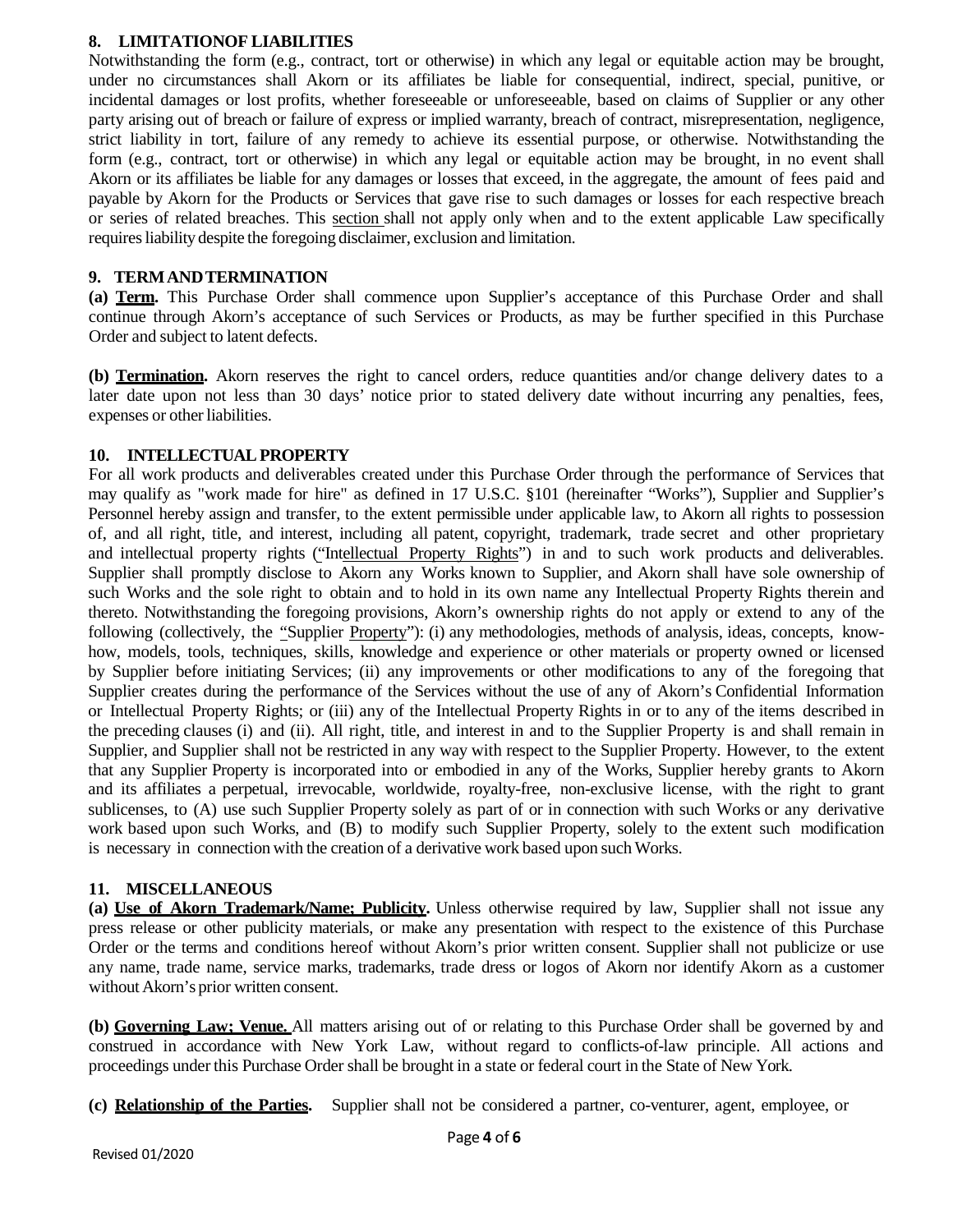representative of Akorn, but shall remain in all respects an independent contractor, including for purposes of the Occupational Safety and Health Act or state equivalent. Neither Party's employees shall be deemed "leased" employees of the other for any purpose.

**(d) Assignment; Subcontracting.** This Purchase Order or any right or obligation arising therefrom shall not be assigned or transferred by Supplier in the absence of Akorn's prior written consent thereto. Supplier shall not delegate or subcontract any of its obligations or responsibilities under this Purchase Order to any third party without Akorn's prior written permission. Delegating such responsibilities shall not relieve Supplier of its obligation under this Purchase Order.

**(e) Force Majeure.** No Party shall be liable for any failure to perform or any delays in performance if such failure or delay is due to any causes that are beyond its reasonable control, including, without limitation, such causes as acts of God, natural disasters, flood, severe storm, earthquake, civil disturbance, lockout, riot, order of any court or administrative body, embargo, acts of government, war (whether or not declared), acts of terrorism, or other similar causes ("Force Majeure Event"). For clarity, raw material price increases and unavailability of raw materials shall not be deemed a Force Majeure Event. In the event of a Force Majeure Event, the Party prevented from or delayed in performing shall promptly give notice to the other Party and the affected Party may elect to: (a) suspend performance and extend the time for performance, or (b) cancel all or any part of the unperformed part of this Purchase Order.

**(f) Severability.** If and solely to the extent that any court or tribunal of competent jurisdiction holds any provision of this Purchase Order to be unenforceable in a final non-appealable order, such unenforceable provision shall be stricken and the remainder of this Purchase Order shall not be affected thereby. In such event, the parties shall in good faith attempt to replace any unenforceable provision of this Purchase Order with a provision that is enforceable and that comes as close as possible to expressing the intention of the original provision.

**(g) Waiver; Partial Invalidity.** The failure of Akorn to insist in any instance upon strict performance by Supplier of any provision of this Purchase Order shall not be construed as a continuing waiver of such item, or waiver of any other provision of this Purchase Order or any corresponding Agreement. If any provision of this Purchase Order shall be held illegal or unenforceable by any governmental authority having jurisdiction over this Purchase Order, the validity of the remaining portions shall not be affected thereby.

**(h) Headings.** Headings are included herein for convenience of reference only, and shall not constitute a part of this Purchase Order or change the meaning of this Purchase Order.

[End of Purchase Order Terms and Conditions]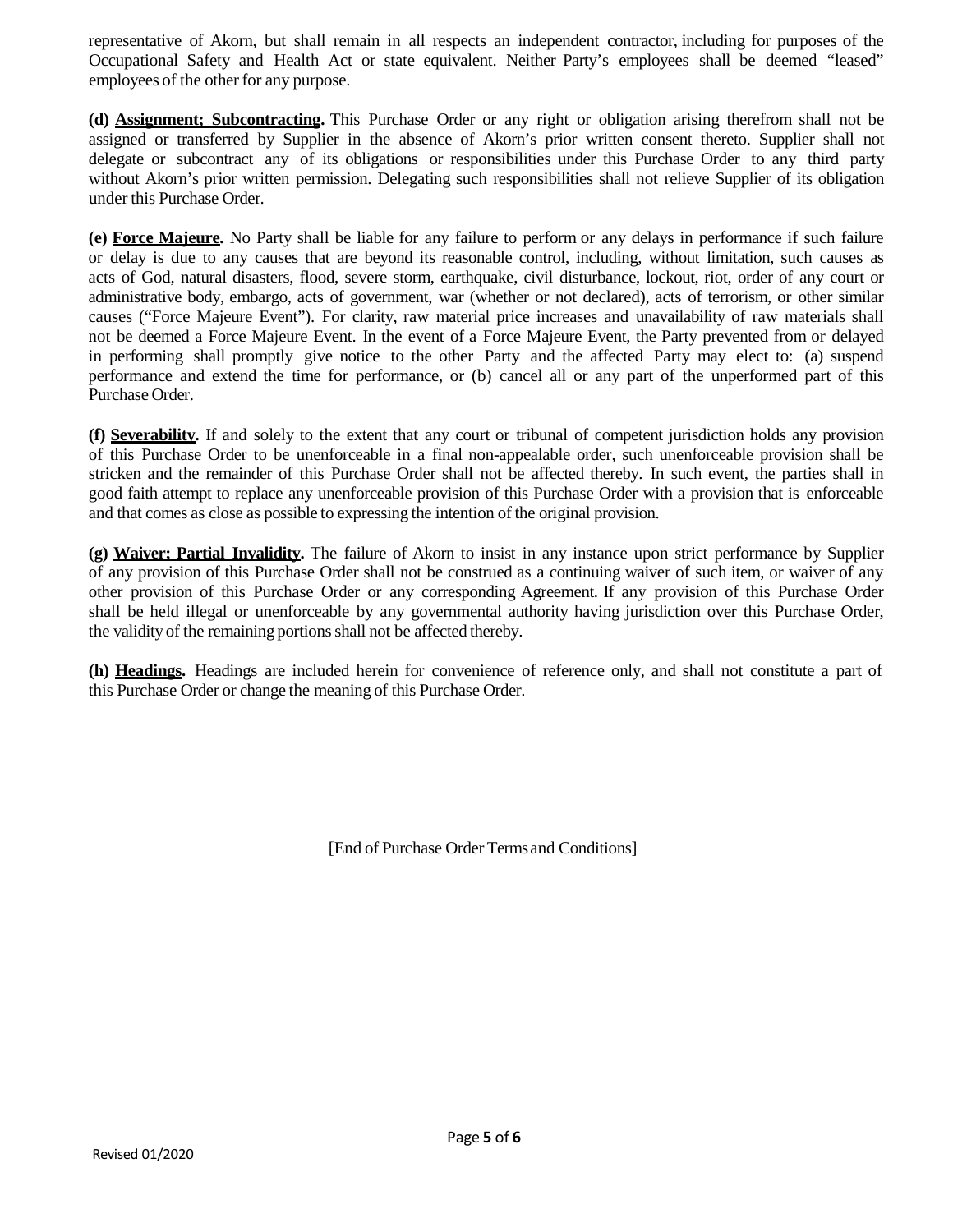# **SCHEDULEA**

### **Anti-Briberyand Anti-CorruptionTermsandConditionsFor Akorn'sVendors**

This Schedule is attached to, and hereby incorporated into and made part of the Purchase Order. To the extent the terms of this Schedule conflict with the terms of the Purchase Order, the terms of this Exhibit shall govern. Supplier hereby acknowledges this Anti-Bribery and Anti-Corruption Terms and Conditions for Akorn's Vendors and agrees to comply in its entirety.

- 1. Anti-Bribery Compliance. Supplier shall comply with all applicable anti-bribery and anti-corruption laws and regulations, including without limitation the US Foreign Corrupt Practices Act and the UK Bribery Act 2010 (if applicable) (collectively, the "**Anti-Bribery Laws**").
- 2. Representatives. Supplier shall ensure that all of its subcontractors (if applicable), shareholders (if applicable), officers, directors, employees, consultants, advisors, agents and any other persons or entities acting on its behalf in connection with this Agreement (collectively, the "**Representatives**") do so only in compliance with the terms of this Exhibit (the "**Anti-Bribery Terms**"). Supplier shall be responsible for the observance and performance by the Representatives of the Anti-Bribery Terms, and shall be directly liable to AKORN for any breach by the Representatives of any of the Anti-Bribery Terms.
- 3. Policies and Procedures*.* Supplier shall have and maintain throughout the term of this Agreement adequate policies, procedures and controls to ensure compliance with these Anti-Bribery Terms. Supplier shall enforce such policies and procedures where appropriate and train employees accordingly.
- 4. Certification. When requested by AKORN from time to time, but not more than once per year, Supplier shall provide a certification of compliance. Such Certification shall be signed by an authorized representative of Supplier, certifying that Supplier is, and all of its Representatives are, in compliance with all Anti-Bribery Terms in a form to be supplied by AKORN.
- 5. Audit. Supplier shall maintain books and records that describe in accurate and reasonable detail all expenditures incurred by it in connection with this Agreement. AKORN may take reasonable steps to verify Supplier's compliance with any Anti-Bribery Terms. AKORN shall have the right to audit or retain a third party to audit, at its sole discretion and expense, all of Supplier's books and records that pertain to compliance with the Anti-Bribery Terms not more than once per year.
- 6. Breach. Supplier shall promptly report to AKORN any developments that cause the statements in this Exhibit to be inaccurate or incomplete and any request or demand for any undue or suspicious payment or other advantage of any kind received by Supplier in connection with the performance of this Agreement. If AKORN reasonably determines, at any time, that there is credible evidence that Supplier or any of its Representatives has violated any Anti-Bribery Terms, AKORN shall have the right to suspend all payments due under this Agreement while it investigates. Supplier shall cooperate with AKORN's investigation to determine if such a violation has occurred. If AKORN determines reasonably and in good faith that there has been such a violation, it shall have the right to terminate this Agreement with immediate effect and without payment due of any kind except for services lawfully and properly rendered under the Agreement.
- 7. Indemnification. Supplier shall indemnify and hold harmless AKORN and its officers, directors, employees, agents, affiliates, successors and permitted assigns (collectively, "**Indemnified Party**") against any and all losses, damages, liabilities, deficiencies, claims, actions, judgments, settlements, interest, awards, penalties, fines, costs or expenses of whatever kind, including reasonable attorneys' fees, that are incurred by Indemnified Party arising out of the violation of any Anti-Bribery Terms by Supplier or any of its Representatives.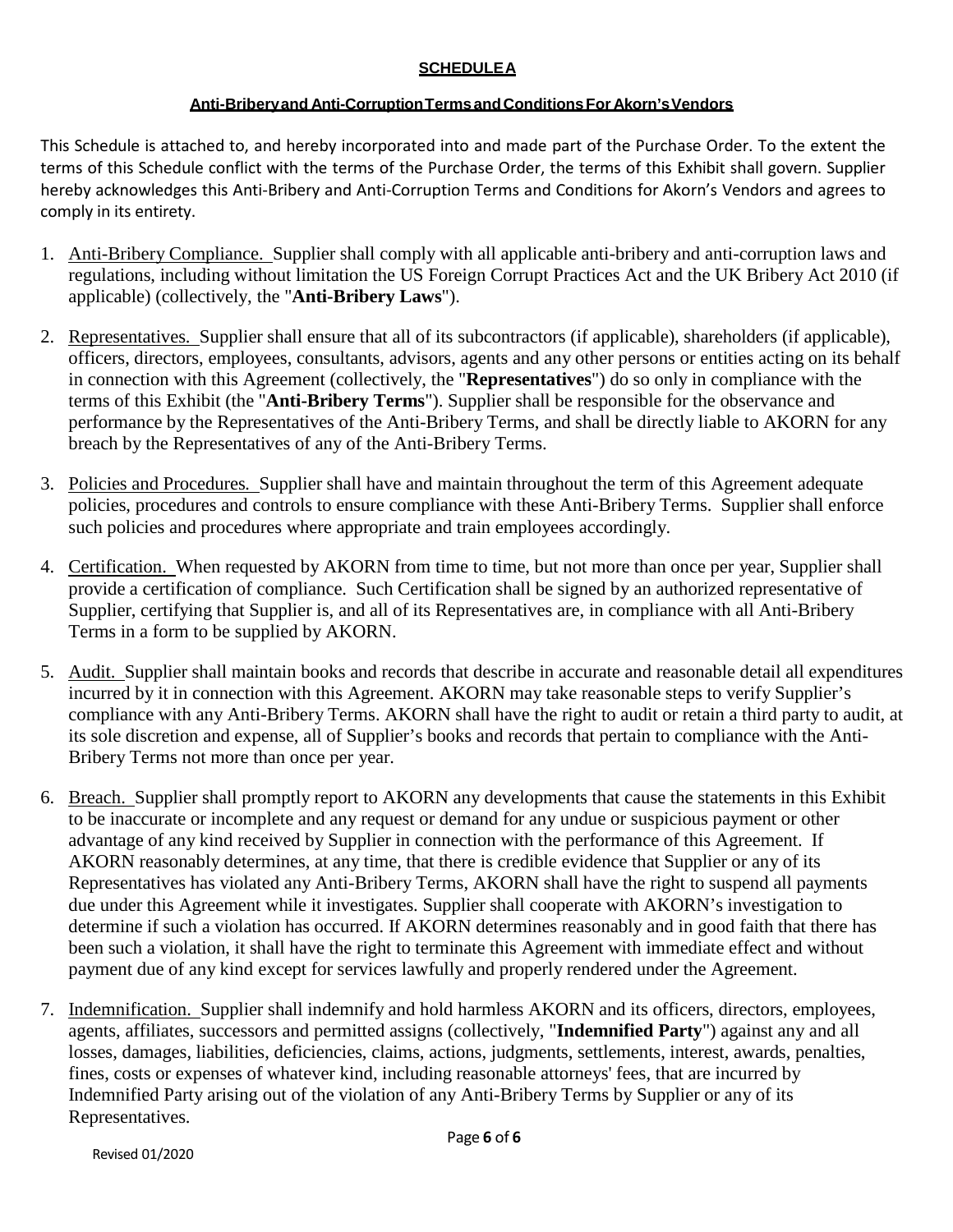# **AKORNAGPURCHASEORDERTERMSANDCONDITIONS**

Akorn AG (CHE-110.060.866) ("Akorn") hereby retains the supplier ( "Supplier") set forth in the order form (including attachments thereto, the "Order Form") on the terms and conditions hereinafter stated (the "Purchase Order Terms and Conditions," and together with the Order Form, the "Purchase Order") to supply the materials, supplies, items or equipment (the "Products") and/or perform the services (the "Services") described in the Order Form. Nothing in this Purchase Order shall be interpreted to prevent Akorn from obtaining Products or Services from itself or any other third party or from ceasing to use Supplier to provide Products or Services.

In the event of a conflict or inconsistency between any of the provisions of this Purchase Order and any of the provisions of a written agreement between Akorn and Supplier ("Agreement") the provisions of the Agreement shall govern. In the absence of an Agreement, this Purchase Order constitutes the entire agreement of the parties with regard to the subject matter. In the event of a conflict or inconsistency between any of the provisions of the Purchase Order Terms and Conditions and any provisions of the Order Form, the provisions of the Purchase Order Termsand Conditionsshall govern.

Supplier's acceptance of this Purchase Order may be in writing, email, fax, EDI or other manifestation of acceptance such as, but not limited to, Supplier's initiation of performance or through Supplier's acceptance of any payment made pursuant to this Purchase Order, whichever occurs first. Except to the extent expressly accepted in writing by Akorn, Akorn hereby affirmatively rejects any different or additional terms and conditions proposed by Supplier.

# **1. PRICE;INVOICING;PAYMENT**

**(a) Price.** The price for the Products shall, as applicable, cover the net weight of the Products, and no extra charge of any kind, including charges for boxing, packaging or crating, shall be allowed unless specifically agreed to in advance in writing by Akorn. The price for Services shall cover all activities required to perform the Services as contemplatedin this PurchaseOrder.

**(b) Invoice; Payment; Billing Disputes.** Unless otherwise specified by Akorn, Supplier shall invoice Akorn for the Products or Services only after the Products or Services are received by Akorn. Unless otherwise specified by Akorn on the applicable Order Form, payment terms shall be net sixty (60) days after Akorn's receipt of the applicable invoice. Akorn may set off any amount owing from Supplier to Akorn against any amount payable by Akorn. Akorn may withhold payment of any invoiced amounts that it disputes in good faith and the parties shall work in good faith to resolve any such billing disputes. Any such billing disputes shall not be cause for Supplier's nonperformance. Payment by Akorn shall not result in a waiver of its rights under this Purchase Order.

# **2. DELIVERY;CANCELLATION;INSPECTION;ACCEPTANCE**

**(a) Product Delivery.** Supplier shall be responsible for packaging, loading and shipping the Products in accordance with any packaging specifications, shipping methods and other related requirements set forth in this Purchase Order or otherwise communicated in writing to Supplier by Akorn. If no such specifications, methods or requirements are so specified, Supplier shall be responsible for packaging, loading and shipping the Products in a manner sufficient to prevent damage and loss to the Products during shipment. Unless otherwise agreed to in writing by Akorn, Supplier shall be responsible for freight and delivery to the destination specified on the applicable Order Form. Supplier shall bear all risks of loss and damage to the Products until final acceptance or rejectionbyAkorn.

**(b) Customs Clearance.** For shipment of Products imported into the United States, Supplier shall promptly provide Akorn with a commercial invoice that includes the information required by 19 CFR 141.86. Supplier shall remain fully responsible for its compliance obligations under this Purchase Order.

**(c) Cancellation.** The delivery of Products and/or Services shall strictly comply with the delivery date or delivery schedule, if any, specified by Akorn. If at any time it appears that Supplier will not meet such delivery date or schedule, Supplier shall promptly notify Akorn in writing of reasons for, and the estimated duration of, the delay. If requested by Akorn, Supplier shall ship delayed Products and any added cost to be borne by Supplier. Akorn reserves the right to cancel any Purchase Order in whole or in part for the undelivered Products or unperformed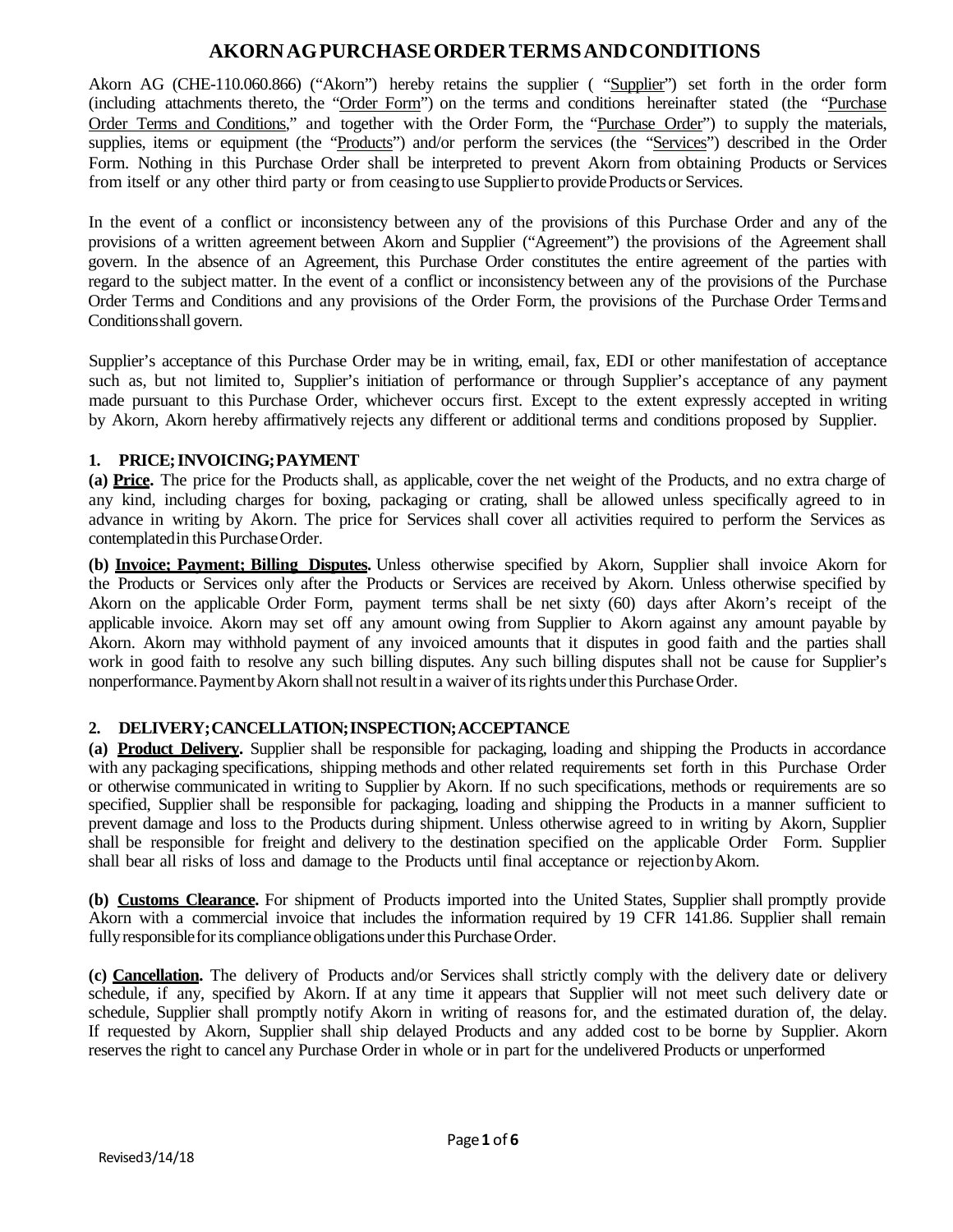Services.

**(d) Inspection; Acceptance of Products and Services.** All Products or Services delivered or performed shall be subject to final review, inspection and acceptance by Akorn. Acceptance of Products and Services shall occur when the Products or Services delivered have been inspected by Akorn and determined to meet the requirements specified in this Purchase Order. Akorn shall make such inspection within a reasonable period of time (not to exceed ninety (90) days) after delivery of Products or completion of Services. Akorn shall provide Supplier notice of rejection of any Product with respect to any latent defects within thirty (30) days of discovery. If the Products or Services do not meet such requirements, Supplier shall promptly (and in any event within thirty (30) days) upon Akorn's instruction and choice: (i) repair, replace or re-perform the deficient or non-conforming Products or Services; and/or (ii) cease all Supplier activities related to Products or Services; and/or (iii) refund to Akorn all fees paid by Akorn (to Supplier or Third Parties) for the deficient or non-conforming Products or Services and any other products or services that are dependent on such deficient or non-conforming Products or Services. The foregoing shall not be construedto limit or excludeany otherrights or remediesof Akorn at law orin equity.

# **3. AUDIT**

After Akorn provides reasonable notice, Supplier shall provide and shall cause Supplier's contractors, subcontractors and agents (collectively "Personnel") to provide to Akorn or its representatives, including its external auditors, access to any facility of Supplier (and Supplier's Personnel) and to data and records relating to the Products and/or Services for the purposes of: (a) verifying the integrity and security of Akorn data ; (b) observing Supplier's performance of its obligations under this Purchase Order; and (c) enabling Akorn to comply with all applicable Laws. If any such audit reveals that Supplier has overcharged Akorn, Supplier shall promptly reimburse Akorn for such overcharge, and in the event that any such overcharge exceeds five percent (5%) of the amount that should have been charged Supplier shall promptly reimburse Akorn for all reasonable costs and expensesincurredin the conduct of theaudit.

# **4. CONFIDENTIALINFORMATION**

Akorn's non-public, confidential or proprietary information (including but not limited to specifications, samples, plans, documents, data, business operations, customer lists, pricing, and financial information) disclosed by Akorn to Supplier, whether disclosed orally or in writing or accessed electronically, and whether or not identified as "confidential," in connection with the Order is confidential and may not be disclosed or copied unless authorized by Akorn in writing. Upon Akorn's request, Supplier shall promptly return all documents and other materials received from Akorn. Akorn shall be entitled to injunctive relief for any violation of this Section. This Section shall not apply to information that is: (a) in the public domain; (b) known to the Supplier at the time of disclosure; or (c) rightfullyobtained by the Supplier on a non-confidential basis from a third party.

# **5. ADDITIONALREPRESENTATIONS,WARRANTIESANDCOVENANTS**

**(a) Permits and Compliance with Laws.** Supplier shall maintain in effect all licenses, permissions, authorizations, consents and permits needed to carry out its obligations under the Purchase Order. Supplier shall comply with all applicable laws, rules, regulations and ordinances and applicable policies of Akorn, including security procedures. Supplier shall comply with all export and import laws of all countries involved in the sale of Products or Services. Supplier assumes all responsibility for shipments of Products requiring any government import clearance. Additionally, Supplier shall comply with the *Anti-Bribery and Anti-Corruption Terms and Conditions for Akorn's Third Party Intermediaries* set forth in Schedule A

**(b) Products and Services.** Supplier warrants it and its Personnel have the adequate infrastructure (including properly equipped facilities sufficient in size) and trained qualified employees necessary to supply Products and/or perform Services. Supplier represents, warrants and covenants, that its performance and all Products and Services provided shall, for eighteen (18) months after delivery (or performance): (i) be free from defects in design, workmanship and materials; (ii) be of the kind, quantity and quality described in, and conform with, the requirements specified in this Purchase Order; (iii) be fit for the purpose intended; (iv) perform in the manner specified; (v) be free of any claim of misappropriation or infringement by a third party; (vi) if the Products are software, be the most current releases generally available to third parties at the time of delivery; and (vii) comply with all other requirements of this Purchase Order. Supplier represents, warrants and covenants, that its performance and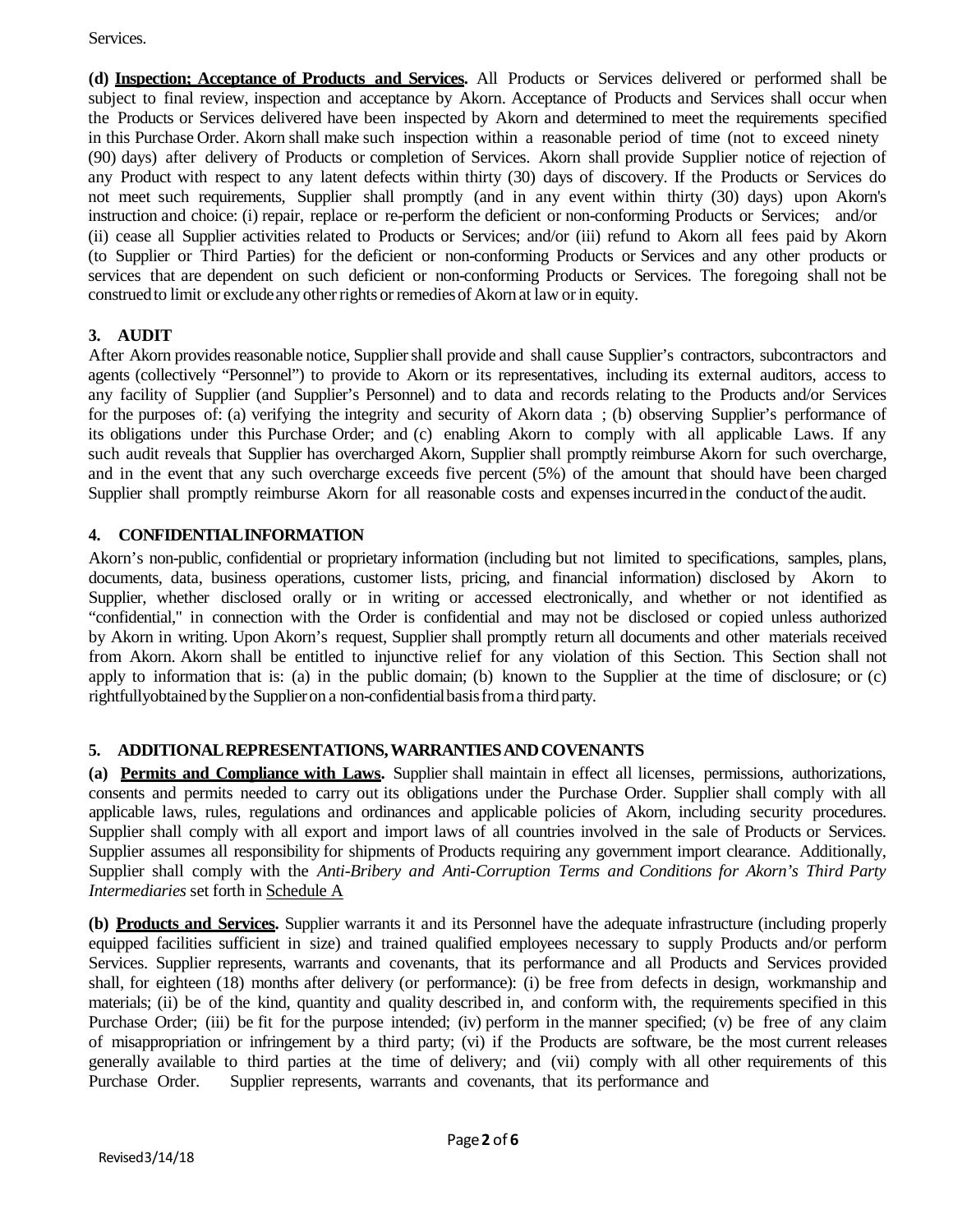all Products and Services provided shall, for a perpetual duration be free and clear of all liens, claims and encumbrances by the date delivered to Akorn.

Without limiting the generality of the preceding provisions of this section, Supplier represents, warrants, and covenants that every chemical substance and/or mixture as defined under the Swiss Chemicals Act (*Chemikaliengesetz*), contained in the Products or utilized in their manufacture, has been properly reported to the competent authorities in accordance with the provisions of the Swiss Chemicals Act (*Chemikaliengesetz*) and the regulations issued thereunder (each as supplemented and/or amended from time to time). Supplier further represents, warrants, and covenants that all color additives covered under this Purchase Order shall be manufactured by Supplier and (where color additive regulations require certification) are from batches certified in accordance with the applicable regulation under the applicable law, as applicable.

**(c) No Debarment.** Supplier represents, warrants, and covenants that Supplier: (i) has not been debarred by any governmental authority; (ii) is not subject to debarment by a governmental authority; or (iii) shall not use, in any capacity, in connection with performance under this Purchase Order, any person or entity that has been debarred, or is the subject of debarment proceedings by any governmental authority. If Supplier learns that a person or entity performing on its behalf under this Purchase Order has been debarred, or has become the subject of debarment proceedings, Supplier shall so promptly notify Akorn and shall prohibit such person or entity from performing under this PurchaseOrder.

**(d) Anti-Bribery/Anti-Corruption Breach.** Supplier has not and will not directly or indirectly offer or pay, or authorize such offer or payment of, any money or anything of value in an effort to influence any government official or any other person in order for Akorn to improperly obtain or retain business or to gain an improper business advantage. Conversely,Supplier has not and shallnot acceptsuch a paymentfromany person or entity.

**(e) Authority.** The execution, delivery and performance of this Purchase Order have been duly authorized by all necessary action on the part of Supplier, its officers and directors. This Purchase Order constitutes a valid and bindingobligationof Supplier

#### **6. INDEMNIFICATION**

To the fullest extent permitted by applicable law, Supplier shall defend, indemnify and hold harmless Akorn and its representatives (collectively, "Indemnitees") against any and all loss, injury, death, damage, liability, claim, deficiency, action, judgment, interest, award, penalty, fine, cost or expense, including reasonable attorney and professional fees and costs, and the cost of enforcing any right to indemnification hereunder and the cost of pursuing any insurance providers (collectively, "Losses") arising out of or occurring in connection with (i) Products or Services that do not conform to agreed-upon specifications, and/or (ii) Supplier's or Supplier's employee's, representative's, subcontractor's or agent's acts or omissions or the breach of the Terms.

Supplier shall keep the Indemnitee fully informed concerning the status of any such litigation, negotiations or settlements of any claim, demand or action. The Indemnified Party shall be entitled, at its own expense, to participate in any such litigation, negotiations and settlements with counsel of its own choosing. Supplier shall not have the right to settle any claimwithout the prior written consent of the Indemnitee.

#### **7. INSURANCE**

During the term of the Purchase Order and for a period of eighteen (18) months thereafter, Seller shall, at its own expense, maintain and carry insurance in full force and effect in an amount sufficient to protect Supplier and Akorn from all claims which may arise out of or result from Supplier's performance under this Purchase Order. Such insurance shall include, but is not limited to, commercial general liability (including product liability), workers' compensation, and automobile and truck liability. **Upon receipt of PO from Akorn, Supplier shall provide Akorn with a certificate of insurance from evidencing the insurance coverage.** Akorn's acceptance of any insurance certificate shall not constitute acceptance of the adequacy of coverage.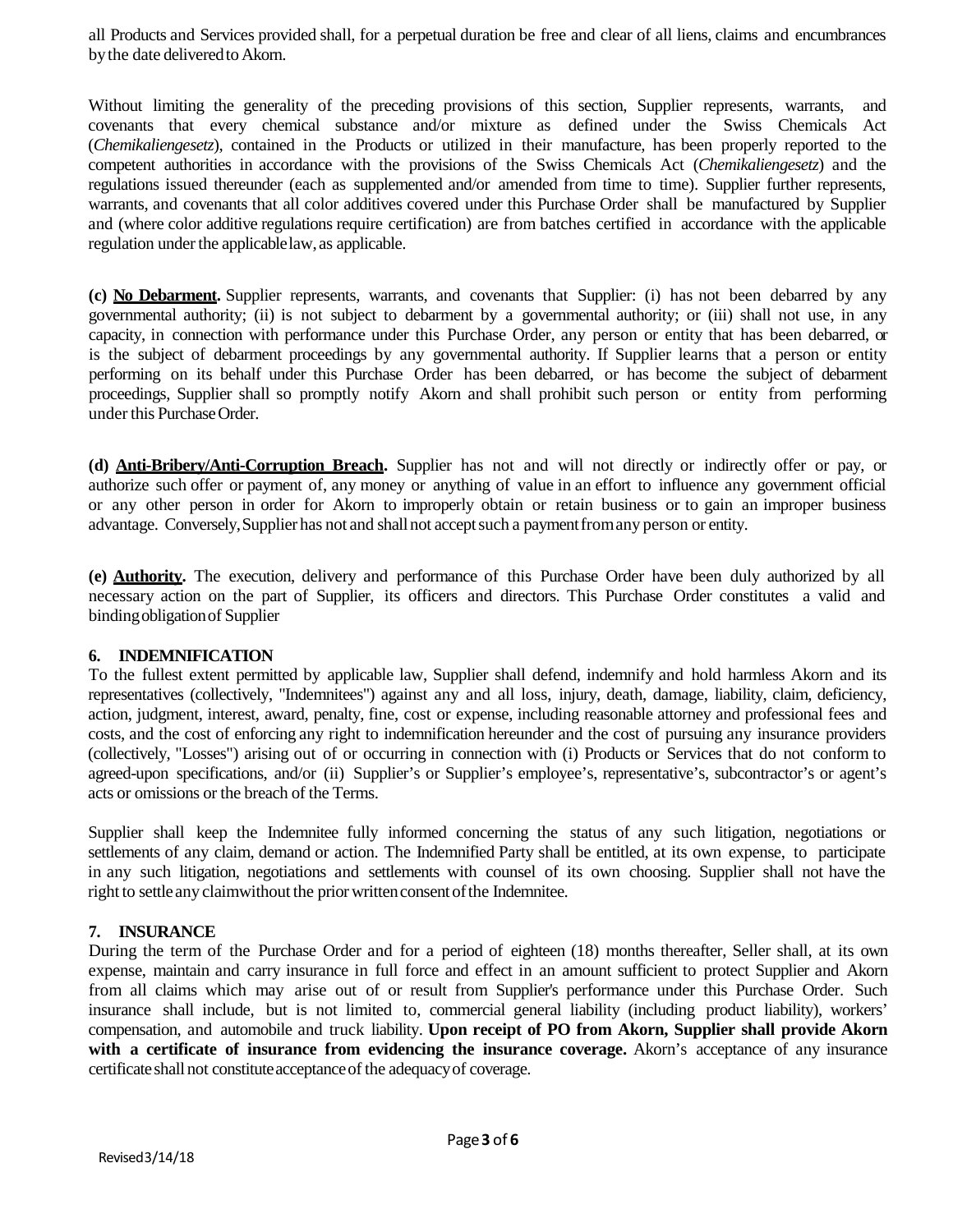#### **8. LIMITATIONOFLIABILITIES**

Notwithstanding the form (e.g., contract, tort or otherwise) in which any legal or equitable action may be brought, under no circumstances shall Akorn or its affiliates be liable for consequential, indirect, special, punitive, or incidental damages or lost profits, whether foreseeable or unforeseeable, based on claims of Supplier or any other party arising out of breach or failure of express or implied warranty, breach of contract, misrepresentation, negligence, strict liability in tort, failure of any remedy to achieve its essential purpose, or otherwise. Notwithstanding the form (e.g., contract, tort or otherwise) in which any legal or equitable action may be brought, in no event shall Akorn or its affiliates be liable for any damages or losses that exceed, in the aggregate, the amount of fees paid and payable by Akorn for the Products or Services that gave rise to such damages or losses for each respective breach or series of related breaches. This section shall not apply only when and to the extent applicable Law specifically requiresliabilitydespite the foregoingdisclaimer,exclusionand limitation.

#### **9. TERMANDTERMINATION**

(a) **Term.** This Purchase Order shall commence upon Supplier's acceptance of this Purchase Order and shall continue through Akorn's acceptance of such Services or Products, as may be further specified in this Purchase Order and subject to latent defects.

**(b) Termination.** Akorn reserves the right to cancel orders, reduce quantities and/or change delivery dates to a later date upon not less than 30 days' notice prior to stated delivery date without incurring any penalties, fees, expenses or other liabilities.

#### **10. INTELLECTUALPROPERTY**

For all work products and deliverables created under this Purchase Order through the performance of Services (hereinafter "Works"), Supplier and Supplier's Personnel hereby assign and transfer, to the extent permissible under applicable law, to Akorn all rights to possession of, and all right, title, and interest, including all patent, copyright, trademark, trade secret and other proprietary and intellectual property rights ("Intellectual Property Rights") in and to such work products and deliverables. Supplier shall promptly disclose to Akorn any Works known to Supplier, and Akorn shall have sole ownership of such Works and the sole right to obtain and to hold in its own name any Intellectual Property Rights therein and thereto. Notwithstanding the foregoing provisions, Akorn's ownership rights do not apply or extend to any of the following (collectively, the "Supplier Property"): (i) any methodologies, methods of analysis, ideas, concepts, know-how, models, tools, techniques, skills, knowledge and experience or other materials or property owned or licensed by Supplier before initiating Services; (ii) any improvements or other modifications to any of the foregoing that Supplier creates during the performance of the Services without the use of any of Akorn's Confidential Information or Intellectual Property Rights; or (iii) any of the Intellectual Property Rights in or to any of the items described in the preceding clauses (i) and (ii). All right, title, and interest in and to the Supplier Property is and shall remain in Supplier, and Supplier shall not be restricted in any way with respect to the Supplier Property. However, to the extent that any Supplier Property is incorporated into or embodied in any of the Works, Supplier hereby grants to Akorn and its affiliates a perpetual, irrevocable, worldwide, royalty- free, non-exclusive license, with the right to grant sublicenses, to (A) use such Supplier Property solely as part of or in connection with such Works or any derivative work based upon such Works, and

(B) to modify such Supplier Property, solely to the extent such modification is necessary in connection with the creationof a derivativeworkbased upon suchWorks.

#### **11. MISCELLANEOUS**

**(a) Use of Akorn Trademark/Name; Publicity.** Unless otherwise required by law, Supplier shall not issue any press release or other publicity materials, or make any presentation with respect to the existence of this Purchase Order or the terms and conditions hereof without Akorn's prior written consent. Supplier shall not publicize or use any name, trade name, service marks, trademarks, trade dress or logos of Akorn nor identify Akorn as a customer without Akorn'sprior writtenconsent.

Governing Law: **Jurisdiction.** All matters arising out of or relating to this Purchase Order shall be governed by and construed in accordance with Swiss Law, without regard to conflicts-of-law provisions. The competent courts of Zurich 1, Switzerland, shall have exclusive jurisdiction for all disputes arising out of or in connection with this Agreement, subject to appeal, if any.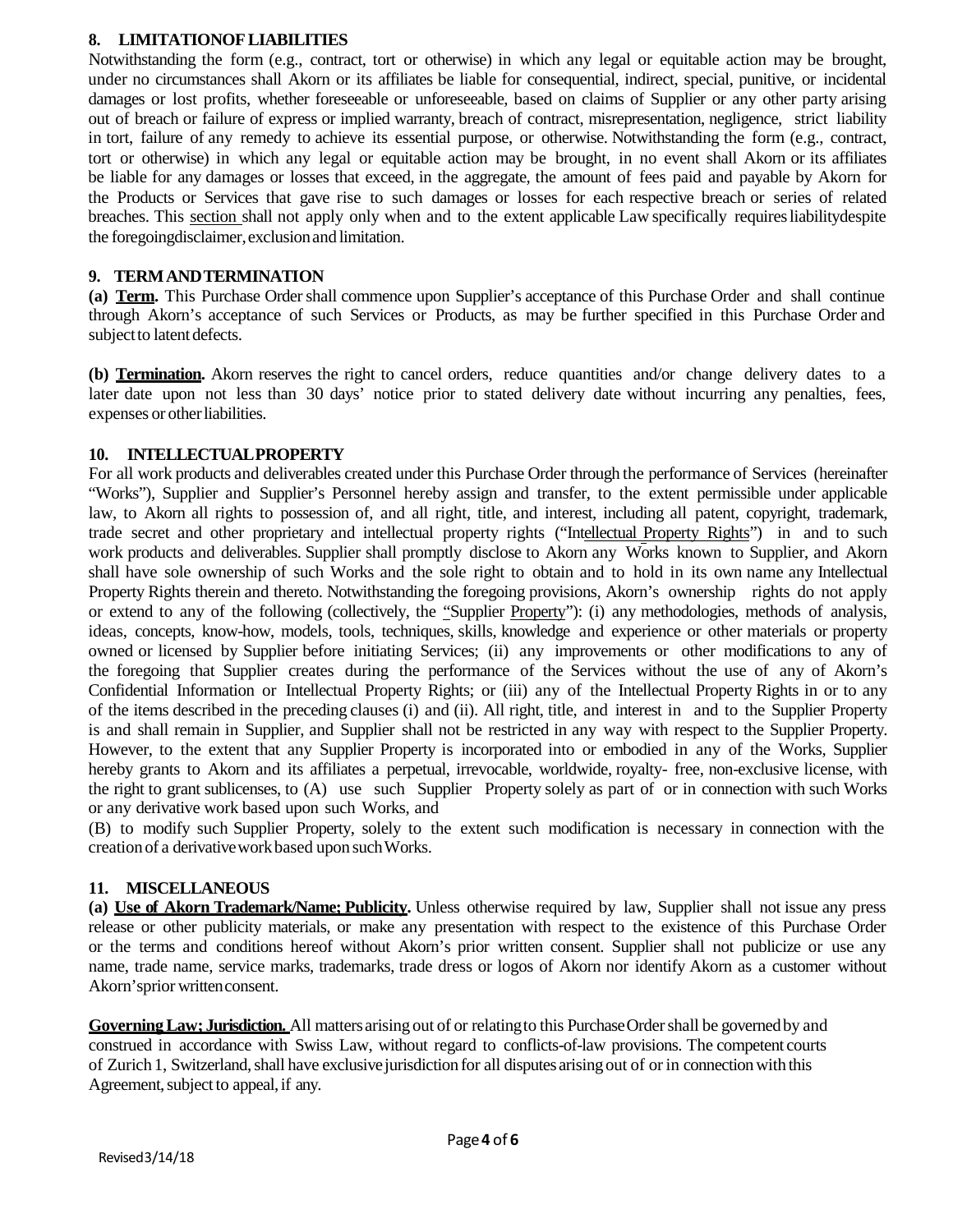**(b) Relationship of the Parties.** Supplier shall not be considered a partner, co-venturer, agent, employee, or representative of Akorn, but shall remain in all respects an independent contractor. Neither Party's employees shall be deemed "leased" employees of the other for any purpose.

**(c) Assignment; Subcontracting.** This Purchase Order or any right or obligation arising therefrom shall not be assigned or transferred by Supplier in the absence of Akorn's prior written consent thereto. Supplier shall not delegate or subcontract any of its obligations or responsibilities under this Purchase Order to any third party without Akorn's prior written permission. Delegating such responsibilities shall not relieve Supplier of its obligation under this Purchase Order.

**(d) Force Majeure.** No Party shall be liable for any failure to perform or any delays in performance if such failure or delay is due to any causes that are beyond its reasonable control, including, without limitation, such causes as acts of God, natural disasters, flood, severe storm, earthquake, civil disturbance, lockout, riot, order of any court or administrative body, embargo, acts of government, war (whether or not declared), acts of terrorism, or other similar causes ("Force Majeure Event"). For clarity, raw material price increases and unavailability of raw materials shall not be deemed a Force Majeure Event. In the event of a Force Majeure Event, the Party prevented from or delayed in performing shall promptly give notice to the other Party and the affected Party may elect to: (a) suspend performance and extend the time for performance, or (b) cancel all or any part of the unperformed part of this Purchase Order.

**(e) Severability.** If and solely to the extent that any court or tribunal of competent jurisdiction holds any provision of this Purchase Order to be unenforceable in a final non-appealable order, such unenforceable provision shall be stricken and the remainder of this Purchase Order shall not be affected thereby. In such event, the parties shall in good faith attempt to replace any unenforceable provision of this Purchase Order with a provision that is enforceable and that comes as close as possible to expressing the intention of the original provision.

**(f) Waiver; Partial Invalidity.** The failure of Akorn to insist in any instance upon strict performance by Supplier of any provision of this Purchase Order shall not be construed as a continuing waiver of such item, or waiver of any other provision of this Purchase Order or any corresponding Agreement. If any provision of this Purchase Order shall be held illegal or unenforceable by any governmental authority having jurisdiction over this Purchase Order, the validity of the remaining portions shall not be affected thereby.

**(g) Headings.** Headings are included herein for convenience of reference only, and shall not constitute a part of this Purchase Order or change the meaning of this Purchase Order.

[End of Purchase Order Terms and Conditions]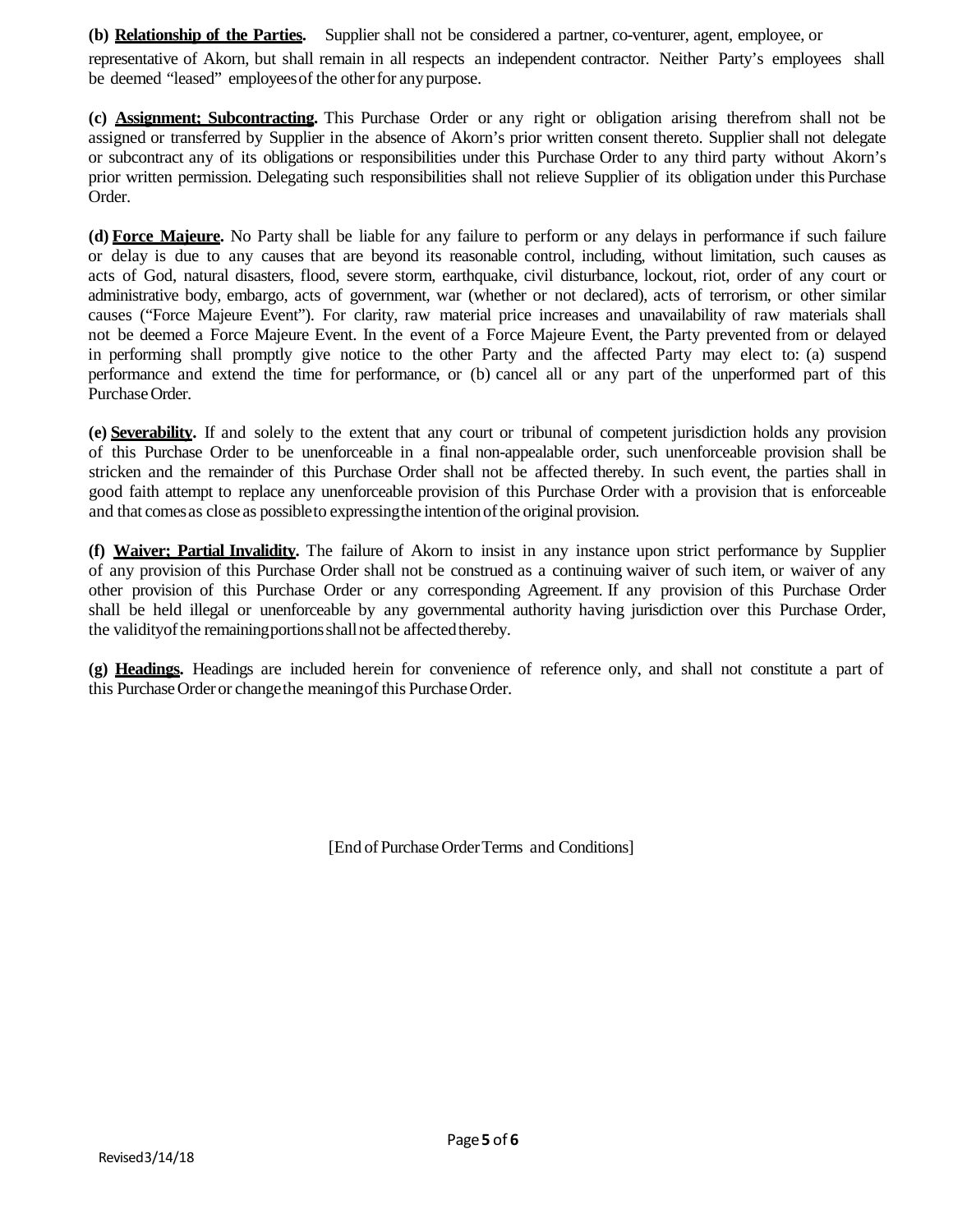# **SCHEDULEA**

# **Anti-Briberyand Anti-CorruptionTermsandConditionsFor Akorn'sVendors**

This Schedule is attached to, and hereby incorporated into and made part of the Purchase Order. To the extent the terms of this Schedule conflict with the terms of the Purchase Order, the terms of this Exhibit shall govern. Supplier hereby acknowledges this Anti-Bribery and Anti-Corruption Terms and Conditions for Akorn's Vendors and agrees to comply in its entirety.

- 1. Anti-Bribery Compliance. Supplier shall comply with all applicable anti-bribery and anti-corruption laws and regulations, including without limitation the US Foreign Corrupt Practices Act and the UK Bribery Act 2010 (if applicable) (collectively, the "**Anti-Bribery Laws**").
- 2. Representatives. Supplier shall ensure that all of its subcontractors (if applicable), shareholders (if applicable), officers, directors, employees, consultants, advisors, agents and any other persons or entities acting on its behalf in connection with this Agreement (collectively, the "**Representatives**") do so only in compliance with the terms of this Exhibit (the "**Anti-Bribery Terms**"). Supplier shall be responsible for the observance and performance by the Representatives of the Anti-Bribery Terms, and shall be directly liable to AKORN for any breach by the Representatives of any of the Anti-Bribery Terms.
- 3. Policies and Procedures*.* Supplier shall have and maintain throughout the term of this Agreement adequate policies, procedures and controls to ensure compliance with these Anti-Bribery Terms. Supplier shall enforce such policies and procedures where appropriate and train employees accordingly.
- 4. Certification. When requested by AKORN from time to time, but not more than once per year, Supplier shall provide a certification of compliance. Such Certification shall be signed by an authorized representative of Supplier, certifying that Supplier is, and all of its Representatives are, in compliance with all Anti-Bribery Terms in a form to be supplied by AKORN.
- 5. Audit. Supplier shall maintain books and records that describe in accurate and reasonable detail all expenditures incurred by it in connection with this Agreement. AKORN may take reasonable steps to verify Supplier's compliance with any Anti-Bribery Terms. AKORN shall have the right to audit or retain a third party to audit, at its sole discretion and expense, all of Supplier's books and records that pertain to compliance with the Anti-Bribery Terms not more than once per year.
- 6. Breach. Supplier shall promptly report to AKORN any developments that cause the statements in this Exhibit to be inaccurate or incomplete and any request or demand for any undue or suspicious payment or other advantage of any kind received by Supplier in connection with the performance of this Agreement. If AKORN reasonably determines, at any time, that there is credible evidence that Supplier or any of its Representatives has violated any Anti-Bribery Terms, AKORN shall have the right to suspend all payments due under this Agreement while it investigates. Supplier shall cooperate with AKORN's investigation to determine if such a violation has occurred. If AKORN determines reasonably and in good faith that there has been such a violation, it shall have the right to terminate this Agreement with immediate effect and without payment due of any kind except for services lawfully and properly rendered under the Agreement.
- 7. Indemnification. Supplier shall indemnify and hold harmless AKORN and its officers, directors, employees, agents, affiliates, successors and permitted assigns (collectively, "**Indemnified Party**") against any and all losses, damages, liabilities, deficiencies, claims, actions, judgments, settlements, interest, awards, penalties, fines, costs or expenses of whatever kind, including reasonable attorneys' fees, that are incurred by Indemnified Party arising out of the violation of any Anti-Bribery Terms by Supplier or any of its Representatives.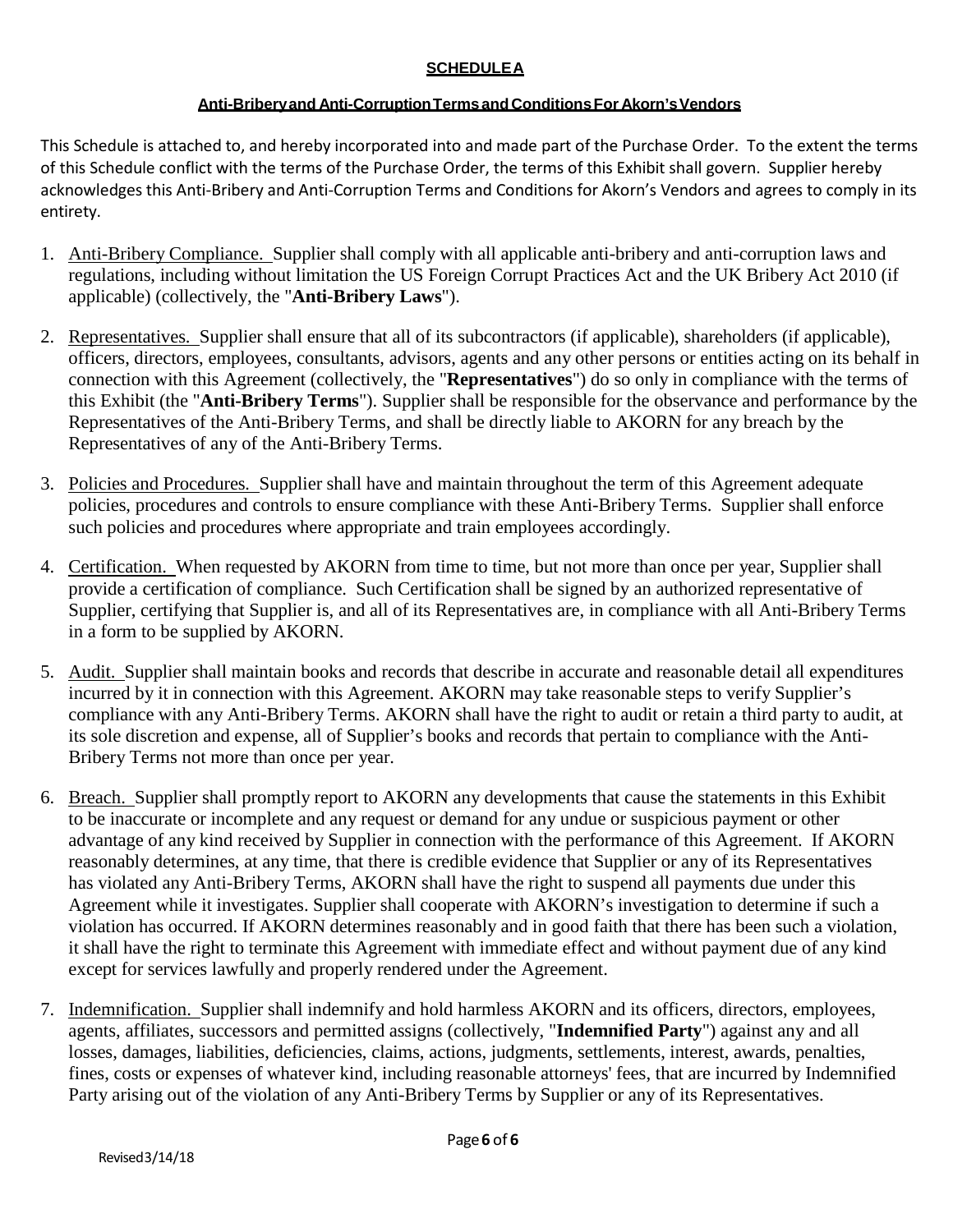# **ALLGEMEINE EINKAUFS- UND AUFTRAGSBEDINGUNGEN DER AKORN AG**

Die Akorn AG (CHE-110.060.866) (die "Akorn") verpflichtet hiermit den im Bestellformular (einschließlich Anhängen, das "Bestellformular") benannten Lieferanten (den "Lieferanten") gemäß den im Folgenden dargelegten Allgemeinen Geschäftsbedingungen (die "Allgemeinen Einkaufs- und Auftragsbedingungen" und gemeinsam mit dem Bestellformular die "Bestellung"), die Materialien, das Zubehör, die Artikel oder Ausstattung (die "Produkte") entsprechend dem Bestellformular zu liefern und/oder die Leistungen (die "Leistungen") entsprechend dem Bestellformular zu erbringen. Nichts in dieser Bestellung ist so zu auszulegen, dass die Akorn daran gehindert wird, Produkte oder Leistungen selbst oder durch Dritte zu beziehen oder die Produkte und Leistungen nicht länger vom Lieferanten zu beziehen.

Im Falle eines Widerspruchs oder einer Unvereinbarkeit zwischen einer Bestimmung dieser Bestellung und einer Bestimmung einer schriftlichen Vereinbarung zwischen der Akorn und dem Lieferanten (die "Vereinbarung"), sind jeweils die Bestimmungen der Vereinbarung maßgeblich. Sollte keine Vereinbarung bestehen, stellt diese Bestellung die gesamten Absprachen der Parteien in Bezug auf den Vertragsgegenstand dar. Im Falle eines Widerspruchs oder einer Unvereinbarkeit zwischen einer Bestimmung der Allgemeinen Einkaufs- und Auftragsbedingungen und einer Bestimmung des Bestellformulars sind jeweils die Bestimmungen der Allgemeinen Einkaufs- und Auftragsbedingungen maßgeblich.

Die Annahme dieser Bestellung durch den Lieferanten erfolgt entweder schriftlich, per E-Mail, Fax oder EDI-System, oder indem der Lieferant zum Beispiel, jedoch nicht abschließend, mit der Lieferung beginnt oder Zahlungen gemäß dieser Bestellung entgegennimmt, je nachdem, was zuerst erfolgt. Soweit nicht ausdrücklich schriftlich von Akorn aberkannt, weist die Akorn hiermit sämtliche abweichende oder ergänzende vom Lieferanten vorgeschlagene Bedingungen ausdrücklich zurück.

### **1. PREIS, RECHNUNGSSTELLUNG,ZAHLUNG**

**(a) Preis.** Der Preis für die Produkte bezieht sich je nach Anwendbarkeit auf das Nettogewicht der Produkte. Zusätzliche Kosten jeglicher Art, einschließlich solcher für Verpackung oder Verpackungsmaterialien, sind nicht zulässig, es sei denn, diesen Kosten wurde zuvor explizit schriftlich seitens der Akorn zugestimmt. Der Preis für Leistungen umfasst alle Tätigkeiten, die zur Erbringung der in dieser Bestellung vorgesehenen Leistungen erforderlich sind.

**(b) Rechnungsstellung, Zahlung, Abrechnungsstreitigkeiten.** Sofern von der Akorn nicht anders bestimmt, hat der Lieferant der Akorn die Produkte und Leistungen erst in Rechnung zu stellen, sobald die Akorn die Produkte und Leistungen erhalten hat. Sofern auf dem jeweiligen Bestellformular von der Akorn nicht anders bestimmt wurde, beträgt die Zahlungsfrist fünfundvierzig (45) Tage ab Erhalt der entsprechenden Rechnung der Akorn. Die Akorn ist berechtigt, jeden vom Lieferanten geschuldeten Betrag mit jedem gegenüber dem Lieferanten fälligen Betrag zu verrechnen. Die Akorn ist sodann berechtigt, Zahlungen von offenen Rechnungen zurückzubehalten, sofern diese in gutem Glauben bestritten werden. Die Parteien haben in der Folge nach Treu und Glauben zusammenzuarbeiten, um eine solche Abrechnungsstreitigkeit beizulegen. Eine solche Abrechnungsstreitigkeit stellt keinen Grund für den Lieferanten dar, seine Leistungen einzustellen. Eine Zahlung durch Akron führt zu keinem Verzicht auf die Rechte gemäß dieser Bestellung.

# **2. LIEFERUNG,STORNIERUNG,ÜBERPRÜFUNG,ANNAHME**

**(a) Produktlieferung**. Der Lieferant ist dafür verantwortlich, dass die Produkte entsprechend aller Verpackungsspezifikationen, Versandmethoden und anderer damit zusammenhängender Anforderungen, die in dieser Bestellung aufgeführt werden oder anderweitig schriftlich von Akorn an den Lieferanten kommuniziert wurden, verpackt, verladen und versandt werden. Sollten keine Spezifikationen, Methoden oder Anforderungen bestimmt werden, ist der Lieferant dafür verantwortlich, dass die Produkte so verpackt, verladen und versandt werden, dass Schäden oder Verluste während des Versandes vermieden werden. Sofern nichts anderes schriftlich von Akron bestimmt wurde, trägt der Lieferant die Verantwortung für die Fracht und Lieferung bis zu dem im Bestellformular festgelegten Lieferort. Der Lieferant trägt bis zur endgültigen Annahme oder Ablehnung durch Akorn das volle Risiko für Produktverlust und -schaden.

**(b) Zollabfertigung** Für den Versand von Produkten, die in die Vereinigten Staaten importiert werden, hat der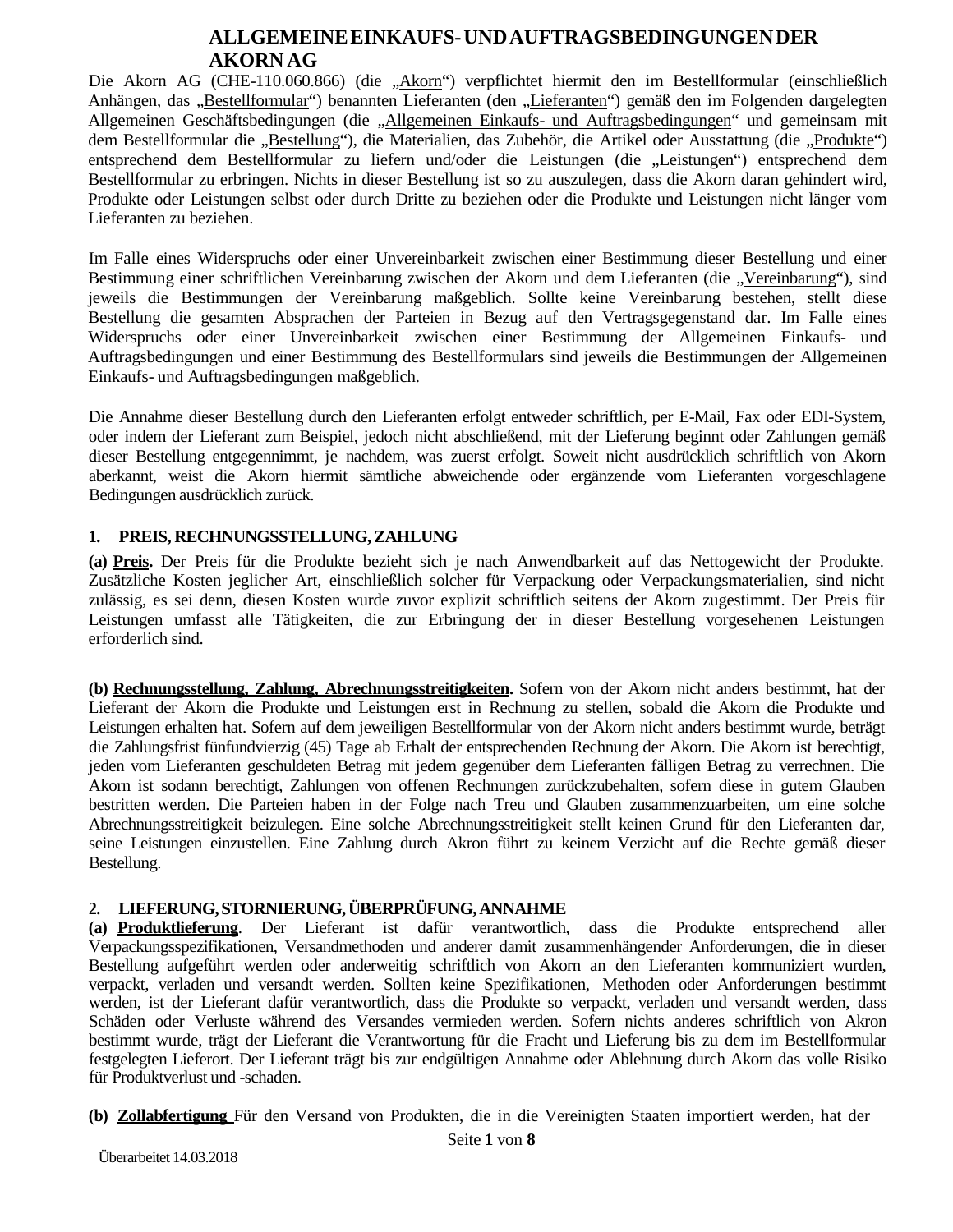Lieferant der Akorn unverzüglich eine Handelsrechnung auszustellen, die die gemäß 19 CFR § 141.86 nötigen Informationen enthält. Der Lieferant bleibt vollumfänglich für die Einhaltung der vertraglichen Pflichten gemäß dieser Bestellung verantwortlich.

**(c) Stornierung.** Die Lieferung der Produkte und/oder Leistungen hat ausnahmslos dem von Akorn bestimmten Lieferdatum oder Lieferzeitplan zu entsprechen. Sollte der Lieferant zu einem Zeitpunkt das Lieferdatum oder den Lieferzeitplan nicht einhalten können, hat er Akorn darüber unverzüglich schriftlich zu informieren. Dabei sind der Grund für den Verzug und die voraussichtliche Verzugsdauer anzugeben. Falls seitens Akorn gefordert, hat der Lieferant die Produkte in Verzug zu versenden und die zusätzlichen Kosten dafür zu tragen. Akorn behält sich das Recht vor, Bestellungen für nicht gelieferte Produkte oder nicht erbrachte Leistungen teilweise oder gänzlich zu stornieren.

**(d) Überprüfung, Annahme von Produkten und Leistungen.** Alle gelieferten Produkte oder erbrachten Leistungen bedürfen der finalen Überprüfung und Annahme durch die Akorn. Die Annahme von Produkten und Leistungen erfolgt nachdem die gelieferten Produkte oder erbrachten Leistungen durch die Akorn überprüft wurden und festgestellt wurde, dass sie den in dieser Bestellung festgelegten Anforderungen entsprechen. Akorn hat diese Überprüfungen innerhalb einer angemessener Frist (höchstens neunzig (90) Tage) nach Lieferung der Produkte oder Erbringung der Leistungen durchzuführen. Akorn hat dem Lieferanten die Ablehnung eines Produkts aufgrund verborgener Mängel innerhalb von dreißig (30) Tagen nach Entdeckung mitzuteilen. Sollten die Produkte und Leistungen den Anforderungen nicht entsprechen, hat der Lieferant unverzüglich (und in jedem Fall innerhalb von dreißig (30) Tagen) auf Anweisung und Wahl der Akorn: (i) die mangelhaften oder nichtkonformen Produkte oder Leistungen zu reparieren, zu ersetzen oder erneut zu erbringen und/oder (ii) alle Liefertätigkeiten im Zusammenhang mit den Produkten oder Leistungen einzustellen und/oder (iii) alle von der Akorn (an den Lieferanten oder Dritte) getätigten Zahlungen für die mangelhaften oder nichtkonformen Produkte oder Leistungen oder für andere Produkte oder Leistungen, die von diesen mangelhaften oder nichtkonformen Produkte oder Leistungen abhängig sind, zurückzuerstatten. Das Vorstehende begründet keinesfalls eine Einschränkung oder einen Ausschluss von Rechten oder Rechtsmitteln, die Akorn nach Gesetz und Billigkeit zustehen.

# **3. PRÜFUNG**

Nach angemessener Fristsetzung durch Akorn, hat der Lieferant die Auftragnehmer, Unterauftragnehmer und Beauftragten des Lieferanten (zusammen "Personal") zu veranlassen, Akorn oder seinen Vertretern, einschließlich seiner externen Prüfern, Zugang zu allen Einrichtungen des Lieferanten (und des Personals des Lieferanten) sowie zu allen Daten und Aufzeichnungen in Bezug auf die Produkte und / oder Leistungen zu gewähren um: (a) die Integrität und Sicherheit der Akorn-Daten zu überprüfen, (b) zu überwachen, dass der Lieferant seinen Pflichten gemäß dieser Bestellung nachkommt, und (c) zu ermöglichen, dass Akorn alle anwendbaren Gesetze einhält. Sollte eine solche Prüfung ergeben, dass der Lieferant Akorn zu viel verrechnet hat, hat der Lieferant Akorn unverzüglich für diese zu viel verrechneten Beträge zu entschädigen. Sollten diese Beträge mehr als fünf Prozent (5%) des ursprünglich rechtmäßig zu verrechnenden Betrags ausmachen, hat der Lieferant Akorn unverzüglich für alle angemessenen Kosten und Aufwendungen im Zusammenhang mit der Durchführung der Prüfung zu entschädigen.

# **4. VERTRAULICHEINFORMATIONEN**

Öffentlich nicht zugängliche, vertrauliche oder urheberrechtlich geschützte Informationen der Akorn (einschließlich aber nicht begrenzt auf Spezifikationen, Muster, Pläne, Dokumente, Daten, Geschäftstätigkeiten, Kundenlisten, Preisgestaltung und Finanzinformationen), die dem Lieferanten durch Akorn im Zusammenhang mit der Bestellung offengelegt wurden, sind vertraulich und dürfen nicht ohne vorherige schriftliche Genehmigung durch Akorn kopiert oder offengelegt werden. Es ist dabei unerheblich, ob solche Informationen verbal oder schriftlich von Akorn offengelegt wurden oder elektronisch auf sie zugegriffen wurde. Sodann ist auch unerheblich, ob diese Informationen als "vertraulich" gekennzeichnet waren oder nicht. Auf Anfrage der Akorn hat der Lieferant unverzüglich alle Dokumente oder andere Materialien, die er von Akorn erhalten hat, zurückzugeben. Akorn kann für Verletzungen dieses Abschnitts Unterlassungsansprüche geltend machen. Dieser Abschnitt gilt nicht für Informationen, die (a) bereits öffentlich waren, (b) dem Lieferanten zum Zeitpunkt der Offenlegung bereits bekannt waren oder (c) der Lieferant rechtmäßig auf nicht vertraulicher Basis über einen Dritten erhalten hat.

# **5. ZUSÄTZLICHEERKLÄRUNGEN,GARANTIENUND ZUSICHERUNGEN**

**(a) Genehmigungen und die Einhaltung von Gesetzen.** Der Lieferant hat dafür zu sorgen, dass alle Lizenzen, Bewilligungen, Vollmachten, Einverständniserklärungen und Genehmigungen vorliegen, damit die Verpflichtungen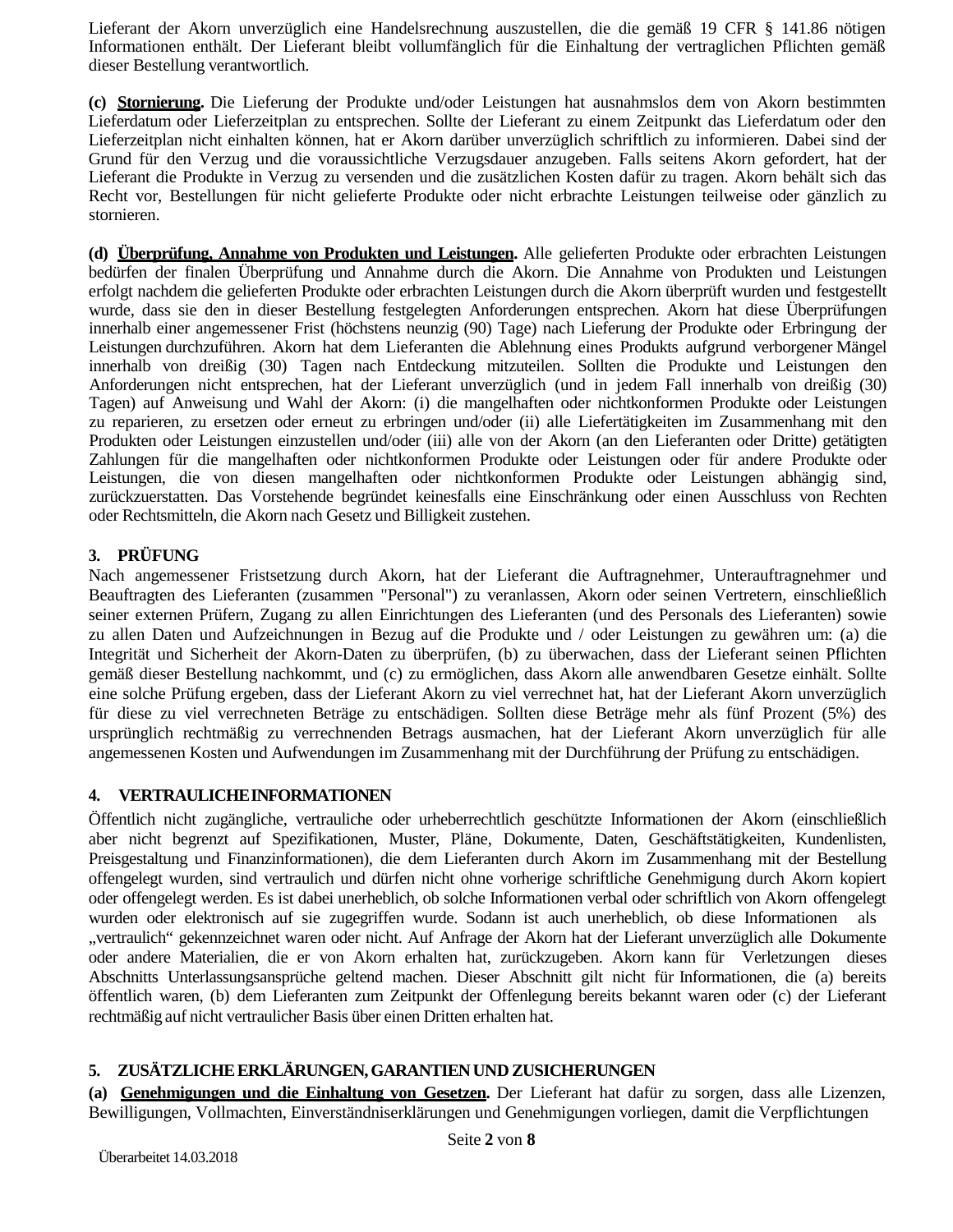gemäß dieser Bestellung erfüllt werden können. Der Lieferant hat alle geltenden Gesetze, Regelungen, Bestimmungen und Verordnungen sowie geltenden Richtlinien der Akorn, einschließlich der Sicherheitsmaßnahmen, zu befolgen. Der Lieferant hat sämtliche Export- und Importgesetze aller Länder, die in den Vertrieb der Produkte und Leistungen involviert sind, zu befolgen. Der Lieferant übernimmt die alleinige Verantwortung für Produktlieferungen, für die eine staatliche Einfuhrabfertigung nötig ist. Zusätzlich hat der Lieferant die in Aufstellung A aufgeführten *Geschäftsbedingungen zu Bestechungsschutz und Anti-Korruption der Akorn's für Drittmittler*  einzuhalten.

**(b) Produkte und Leistungen.** Der Lieferant garantiert dafür, dass er und sein Personal über eine angemessene Infrastruktur (einschließlich angemessen ausgerüsteten und genug großen Einrichtungen) sowie ausreichend geschultes und qualifiziertes Personal verfügt, um die Produkte zu liefern und/oder die Leistungen zu erbringen. Der Lieferant erklärt, garantiert und sichert zu, dass seine Leistungen und alle gelieferten Produkte und Leistungen bis achtzehn (18) Monate nach der Lieferung (oder Erbringung): (i) frei von Entwicklungsfehlern, Bearbeitungsschäden und Materialmängeln sind, (ii) den in dieser Bestellung angegebenen Beschreibungen und festgelegten Anforderungen in Art, Menge und Qualität entsprechen, (iii) für den Verwendungszweck geeignet sind, (iv) wie vereinbart funktionieren, (v) frei von Klagen bezüglich widerrechtlicher Verwendung und Forderungen Dritter sind, (iv) sollte es sich um Softwareprodukte handeln, die zum Lieferzeitpunkt aktuellsten, Dritten zur Verfügung stehenden Versionen sind, und (vii) allen anderen Anforderungen dieser Bestellung entsprechen. Der Lieferant erklärt, garantiert und sichert zu, dass seine Leistungen und alle gelieferten Produkte und Leistungen auf unbefristete Zeit nach der Lieferung an Akorn prozess-, lasten- und anspruchsfrei sind.

Ohne die Gültigkeit der voranstehenden Bestimmungen dieses Abschnitts zu beeinträchtigen, erklärt, garantiert und sichert der Lieferant zu, dass jede chemische Substanz und/oder Zusammensetzung entsprechend der Definition gemäß dem Toxic Substances Control Act (TSCA - Gefahrstoffgesetz), die in den Produkten oder zu deren Herstellung verwendet werden, ordnungsgemäß und gemäß den Bestimmungen des TSCA sowie den damit in Zusammenhang stehenden Vorschriften (in der jeweils gültigen Fassung) an die United States Environmental Protection Agency (Umweltschutzbehörde der Vereinigten Staaten) gemeldet wurde. Der Lieferant erklärt, garantiert und sichert darüber hinaus zu, dass alle Farbzusatzstoffe, die unter diese Bestellung fallen, vom Lieferanten hergestellt werden und (sofern Farbzusatzstoffvorschriften eine Zertifizierung voraussetzen) aus Chargen stammen, die entsprechend den jeweils geltenden FDCA- (Federal Food, Drug, and Cosmetic Act - Arzneimittelzulassungsgesetz) oder TSCA-Vorschriften zertifiziert wurden.

**(c) Kein Berufsverbot.** Der Lieferant erklärt, garantiert und sichert zu, dass (i) dem Lieferanten kein Berufsverbot durch eine Regierungsbehörde erteilt wurde, (ii) der Lieferant keinem Berufsverbot durch eine Regierungsbehörde unterliegt oder (iii) der Lieferant keinesfalls im Zusammenhang mit der Leistungserbringung gemäß dieser Bestellung Personen oder Einrichtungen einsetzen wird, denen schon einmal ein Berufsverbot erteilt wurde oder die sich in einem Berufsverbotsverfahren mit einer Regierungsorganisation befinden. Sollte der Lieferant erfahren, dass einer Person oder Einrichtung, die in seinem Namen Leistungen gemäß dieser Bestellung erbringt, ein Berufsverbot erteilt wurde oder sich in einem Berufsverbotsverfahren befindet, hat der Lieferant Akorn darüber unverzüglich zu informieren und der Person oder Einrichtung zu verbieten, Leistungen gemäß dieser Bestellung zu erbringen.

**(d) Verletzung der Geschäftsbedingungen zu Bestechungsschutz und Anti-Korruption.** Der Lieferant hat bisher keine und wird auch in Zukunft keine direkten oder indirekten Zahlungen oder Wertgegenstände anbieten oder dieses Vorgehen genehmigen, um Regierungsbeamte oder andere Personen mit dem Ziel zu beeinflussen, unsachgemäß Geschäfte für Akorn zu gewinnen oder aufrechtzuerhalten oder einen unsachgemäßen geschäftlichen Vorteil zu erzielen. Umgekehrt hat der Lieferant auch keine solchen Zahlungen von anderen Personen oder Einrichtungen angenommen und wird dies auch in Zukunft nicht tun.

**(e) Genehmigung.** Die Ausführung, Lieferung und Erfüllung dieser Bestellung ist ordnungsgemäß durch den Lieferanten, seine Führungskräfte und Geschäftsführer genehmigt. Die Bestellung stellt eine gültige und verbindliche Verpflichtung des Lieferanten dar.

### **6. ENTSCHÄDIGUNG**

Im größtmöglichsten gesetzlich zulässigen Umfang hat der Lieferant die Akorn und ihre Vertreter (zusammen die "Entschädigungsberechtigten") gegenüber jeglichen Verlusten, Verletzungen, Todesfällen, Schäden, Haftungen, Ansprüchen, Mängeln, Klagen, Urteilen, Zinsen, Schiedssprüchen, Strafen, Bußgeldern, Kosten oder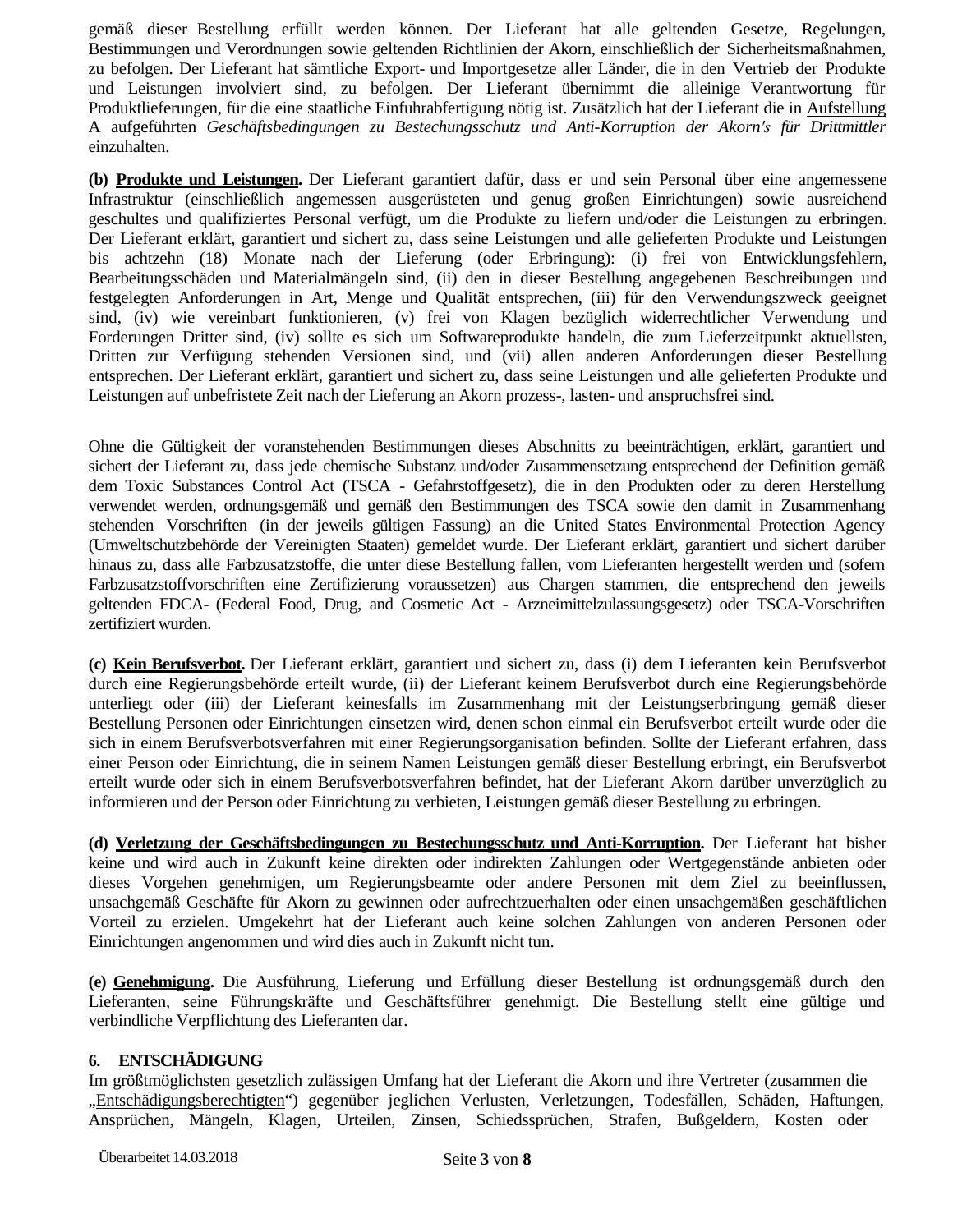Aufwendungen, einschließlich angemessener Anwaltskosten und Honorare sowie der Kosten für die Durchsetzung des Rechts auf Schadenersatz gemäß dieser Bestellung und der Kosten für die Geltendmachung von Versicherungsansprüchen (zusammen die "Verluste"), die im Zusammenhang mit (i) Produkten oder Leistungen, die den vereinbarten Spezifikationen nicht entsprechen, und/oder (ii) der Fahrlässigkeit oder dem vorsätzlichen Fehlverhalten des Lieferanten oder dessen Vertragsverletzung entstehen, zu verteidigen und schad- und klaglos zu halten.

Der Lieferant hat den Entschädigungsberechtigten stetig und vollständig über den Status solcher Prozesse, Verhandlungen oder Vergleiche bezüglich einer Klage, einer Forderung oder eines Verfahrens zu informieren. Die entschädigte Partei ist berechtigt, an solchen Prozessen, Verhandlungen und Vergleichen mit einem eigens ausgewählten Rechtsbeistand und auf eigene Kosten teilzunehmen. Der Lieferant darf einer Forderung nur nach vorheriger schriftlicher Einwilligung des Entschädigungsberechtigten nachkommen.

### **7. VERSICHERUNG**

Während der Laufzeit der Bestellung und für einen Zeitraum von achtzehn (18) Monaten danach hat der Lieferant auf eigene Kosten einen vollständigen Versicherungsschutz in der Höhe eines Betrags aufrechtzuerhalten, der sowohl den Lieferanten als auch Akorn vor jeglichen Forderungen schützt, die infolge der Leistungserbringung des Lieferanten gemäß dieser Bestellung entstehen könnten. Eine solche Versicherung hat unter anderem, jedoch nicht ausschließlich, die allgemeine Betriebshaftpflicht (einschließlich Produkthaftpflicht) sowie Arbeitsunfall-, Automobil- und Lastwagenhaftpflicht abzudecken. Auf Wunsch der Akorn, hat der Lieferant Akorn einen Versicherungsnachweis für den in dieser Bestellung festgelegten Versicherungsschutz vorzulegen. Die Akzeptanz eines solchen Nachweises durch Akorn bedeutet nicht automatisch, dass Akorn den Versicherungsschutz für angemessen befindet.

### **8. HAFTUNGSBESCHRÄNKUNG**

Ungeachtet der Form (z. B. Vertrag, unerlaubter Handlung oder anderweitig), in welcher eine Klage eingereicht oder ein Prozess eingeleitet wird, sind weder die Akorn noch ihre verbundenen Unternehmen für Folgeschäden, Nebenkosten, direkte, indirekte, spezielle sowie andere Schäden, Bußzahlungen oder für den entgangenen Gewinn, ob vorhersehbar oder nicht, haftbar, sofern diese auf Ansprüchen des Lieferanten oder einer anderen Partei basieren, die aufgrund einer Garantieverletzung oder eines Verstoßes gegen die ausdrücklichen oder stillschweigenden Gewährleistungspflicht, einer Vertragsverletzung, einer Falschdarstellung, einer fahrlässigen Handlung, einer Gefährdungshaftung, eines Rechtsmittels, das seinen vornehmlichen Zweck verfehlt hat, oder anderweitig entstanden sind. Ungeachtet der Form (z. B. Vertrag, unerlaubter Handlung oder anderweitig), in welcher eine Klage eingereicht oder ein Prozess eingeleitet wird, haftet Akorn oder seine verbundenen Unternehmen in keinem Fall für Schäden oder Verluste, die insgesamt die Höhe der bezahlten Kosten übersteigen, die Akorn für diejenigen Produkte oder Leistungen bezahlt hat, die diese einzelnen Schäden und Verluste oder mehrere zusammenhängende Schäden und Verluste hervorgerufen haben.. Dieser Abschnitt kommt nur dann nicht zur Anwendung, wenn und soweit das anwendbare Recht ausdrücklich eine Haftung trotz des vorstehenden Haftungsausschlusses und der vorstehenden Haftungsbegrenzung vorsieht.

#### **9. LAUFZEIT UND KÜNDIGUNG**

**(a) Laufzeit.** Die Laufzeit dieser Bestellung beginnt mit der Annahme der Bestellung durch den Lieferanten und dauert über die Abnahme der Leistungen und Produkte durch Akorn, wie in dieser Bestellung festgelegt und vorbehaltlich verborgener Mängel, hinweg an.

**(b) Kündigung.** Die Akorn behält sich das Recht vor, zu einem späteren Zeitpunkt mit einer Frist von nicht weniger als 90 Tagen vor dem angegebenen Lieferdatum Bestellungen zu stornieren, die Menge zu reduzieren und/oder Lieferdaten zu ändern, ohne dass dafür Strafen, Gebühren, Aufwendungen oder sonstige Verbindlichkeiten für die Akorn anfallen.

#### **10. GEISTIGESEIGENTUM**

Für alle Arbeitserzeugnisse und -ergebnisse, die gemäß dieser Bestellung durch die Erbringung von Leistungen entstehen, die gemäß 17 U.S.C. § 101 als "Lohnarbeit" gelten (im Folgenden als "Erzeugnisse" bezeichnet), übertragen der Lieferant und das Personal des Lieferanten hiermit, soweit dies nach geltendem Recht zulässig ist, alle Eigentumsrechte sowie alle Rechte an Eigentums- und Nutzungsansprüchen, einschließlich aller Patente, Urheberrechte und Marken, Geschäftsgeheimnisse und sämtliches geistiges Eigentum ("Rechte an geistigem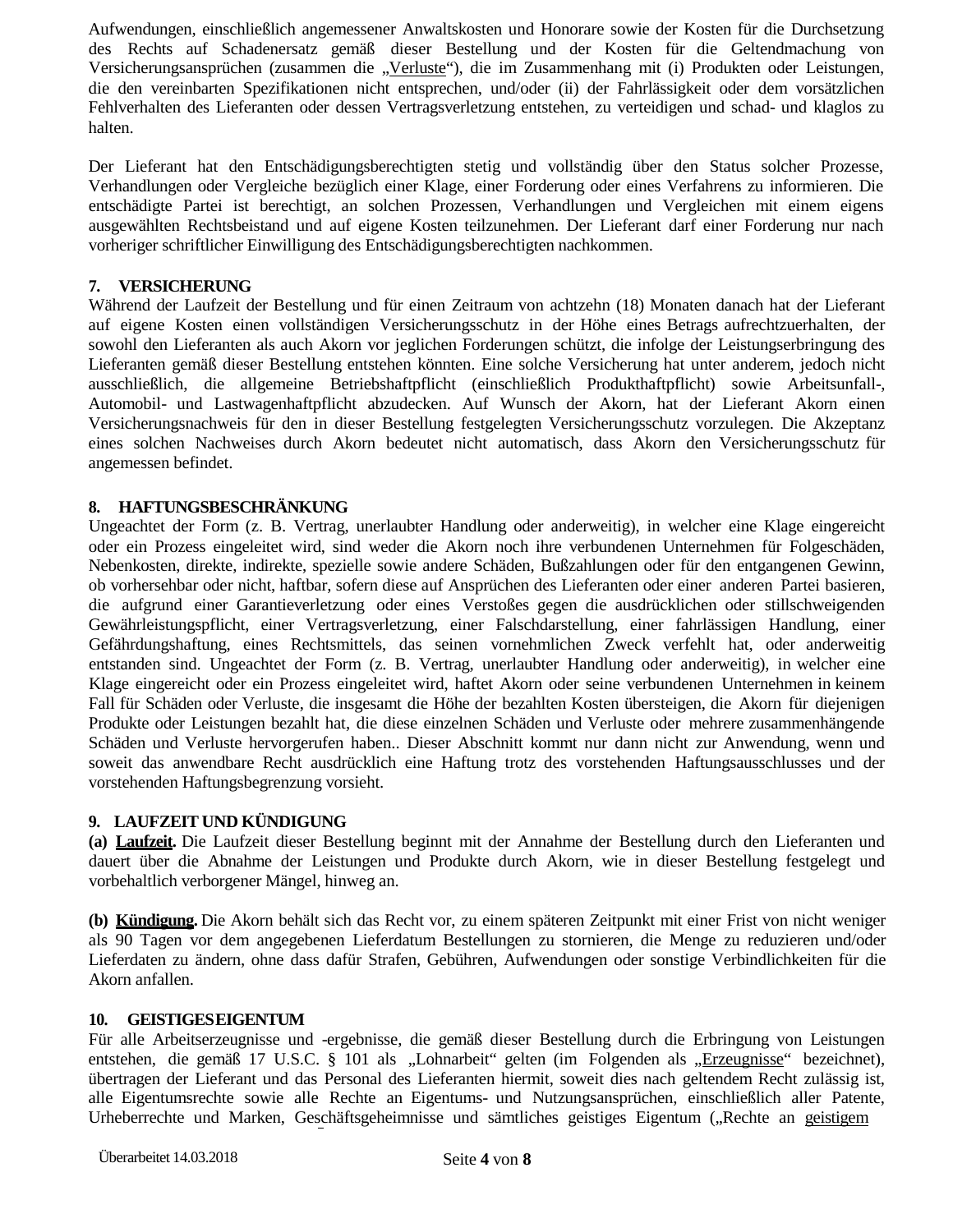Eigentum"), an und für solche Arbeitserzeugnisse und -ergebnisse an die Akorn. Der Lieferant hat die Akorn unverzüglich über ihm bekannte Erzeugnisse zu informieren. Akorn ist der alleinige Eigentümer solcher Erzeugnisse und erhält und besitzt alleinig das Recht an dem damit zusammenhängenden geistigen Eigentum. Ungeachtet der vorstehenden Bestimmungen gelten die Eigentumsrechte der Akorn nicht für folgende Elemente (zusammen das "Lieferanteneigentum"): (i) jegliche Methodologien, Analysemethoden, Ideen, Konzepte, Fachkenntnisse, Modelle, Tools, Techniken, Fähigkeiten, Kenntnisse und Erfahrungswerte oder andere Materialien oder Eigentum, die vor Beginn der Leistung dem Lieferanten gehörten oder von ihm lizenziert wurde; (ii) jegliche Optimierungen oder anderweitigen Anpassungen eines der vorstehenden Elemente, die der Lieferant während der Erbringung der Leistung, jedoch ohne die Verwendung von vertraulichen Informationen oder geistigem Eigentum der Akorn durchführt, oder (iii) alle Rechte an geistigem Eigentum im Zusammenhang mit den in den vorstehenden Bestimmungen (i) und (ii) beschriebenen Elementen. Alle Rechte, Eigentums- und Nutzungsansprüche an und in Bezug auf das Lieferanteneigentum sind und bleiben im Besitz des Lieferanten, und der Lieferant hat bezüglich des Lieferanteneigentums keinerlei Einschränkungen zu erleiden. Sofern jedoch Lieferanteneigentum in einem der Erzeugnisse integriert oder verkörpert wird, gewährt der Lieferant der Akorn und ihren verbundenen Unternehmen hiermit ein dauerhaftes, unwiderrufliches, weltweites, gebührenfreies und nicht-exklusives Nutzungsrecht, einschließlich des Rechtes der Vergabe von Unterlizenzen, um (A) solches Lieferanteneigentum ausschließlich als Bestandteil solcher Erzeugnisse oder im Zusammenhang mit solchen Erzeugnissen oder abgeleiteten Arbeiten auf Grundlage solcher Erzeugnisse zu verwenden und (B) solches Lieferanteneigentum ausschließlich insoweit anzupassen, als diese Anpassungen im Zuge der Schaffung abgeleiteter Arbeiten auf Grundlage solcher Erzeugnisse nötig sind.

#### **11. ALLGEMEINES**

**(a) Verwendung der Akorn-Marke / des Akorn-Namens, Werbung.** Unter Vorbehalt des anwendbaren Rechts darf der Lieferant ohne die vorherige schriftliche Zustimmung der Akorn keine Pressemitteilung oder anderes Werbematerial herausgeben oder eine Präsentation in Bezug auf die Existenz oder die Bedingungen und Konditionen dieser Bestellung halten. Der Lieferant darf ohne die vorherige schriftliche Zustimmung der Akorn keine Namen, Handelsnamen, Servicemarken, Warenzeichen, Handelsaufmachungen oder Logos der Akorn verwenden oder veröffentlichen oder Akorn als einen seiner Kunden identifizieren.

**(b) Anwendbares Recht und Gerichtsstand.** Alle Angelegenheiten, die sich aus oder in Verbindung mit dieser Bestellung ergeben, sind gemäß den Gesetzen des Bundesstaates New York der Vereinigten Staaten von Amerika, unter Ausschluss kollisionsrechtlicher Bestimmungen, auszulegen und zu interpretieren. Alle Verfahren und Rechtsstreitigkeiten, die sich aus dieser Bestellung ergeben, sind in einem einzelstaatlichen oder Bundesgericht des Bundesstaates New York vorzubringen.

**(c) Beziehung der Parteien.** Der Lieferant ist nicht als Partner, Teilhaber, Bevollmächtigter, Angestellter oder Vertreter der Akorn anzusehen. Der Lieferant bleibt in jeglicher Hinsicht ein unabhängiger Auftragnehmer. Dies gilt auch im Sinne des Occupational Safety and Health Act (Bundesgesetz für Arbeitssicherheit und -Gesundheit) oder eines äquivalenten Gesetzes auf bundesstaatlicher Ebene. Die Angestellten der beiden Parteien sind keinesfalls als "entsandte" Arbeiter der jeweils anderen Partei anzusehen.

**(d) Abtretung und Unterverträge.** Es ist dem Lieferanten untersagt, diese Bestellung oder jegliche Rechte und Verpflichtungen, die sich daraus ergeben, ohne vorherige schriftliche Zustimmung von Akorn abzutreten oder unterzuvergeben. Der Lieferant darf keine seiner Verpflichtungen oder Verantwortlichkeiten gemäß dieser Bestellung an Dritte delegieren oder untervergeben, ohne dass Akorn dem vorher schriftlich zustimmt. Die Delegation der Verantwortlichkeiten befreit den Lieferanten nicht von seinen Verpflichtungen gemäß dieser Bestellung.

**(e) Höhere Gewalt.** Keine der Parteien haftet für eine Nichterfüllung oder einen Verzug in der Leistungserbringung, sollte sich diese Nichterfüllung oder dieser Verzug aufgrund von Ursachen ereignen, die sich außerhalb der Kontrolle jeweiligen Partei befinden. Dazu gehören unter anderem Ereignisse höherer Gewalt, Naturkatastrophen, Fluten, schwere Stürme, Erdbeben, Unruhen, Aussperrungen, Ausschreitungen, Beschlüsse eines Gerichts oder einer zuständigen Verwaltungsbehörde, Embargos, Regierungshandlungen, Kriege (erklärt oder nicht), terroristische Handlungen oder ähnliche Ursachen ("Ereignisse höherer Gewalt"). Um Missverständnissen vorzubeugen, sei erwähnt, dass Preisanstiege für Rohmaterialien und deren Nichtverfügbarkeit keine Ereignisse höherer Gewalt darstellen. Sollte ein Ereignis höherer Gewalt eintreten, hat die Partei, deren Leistungserbringung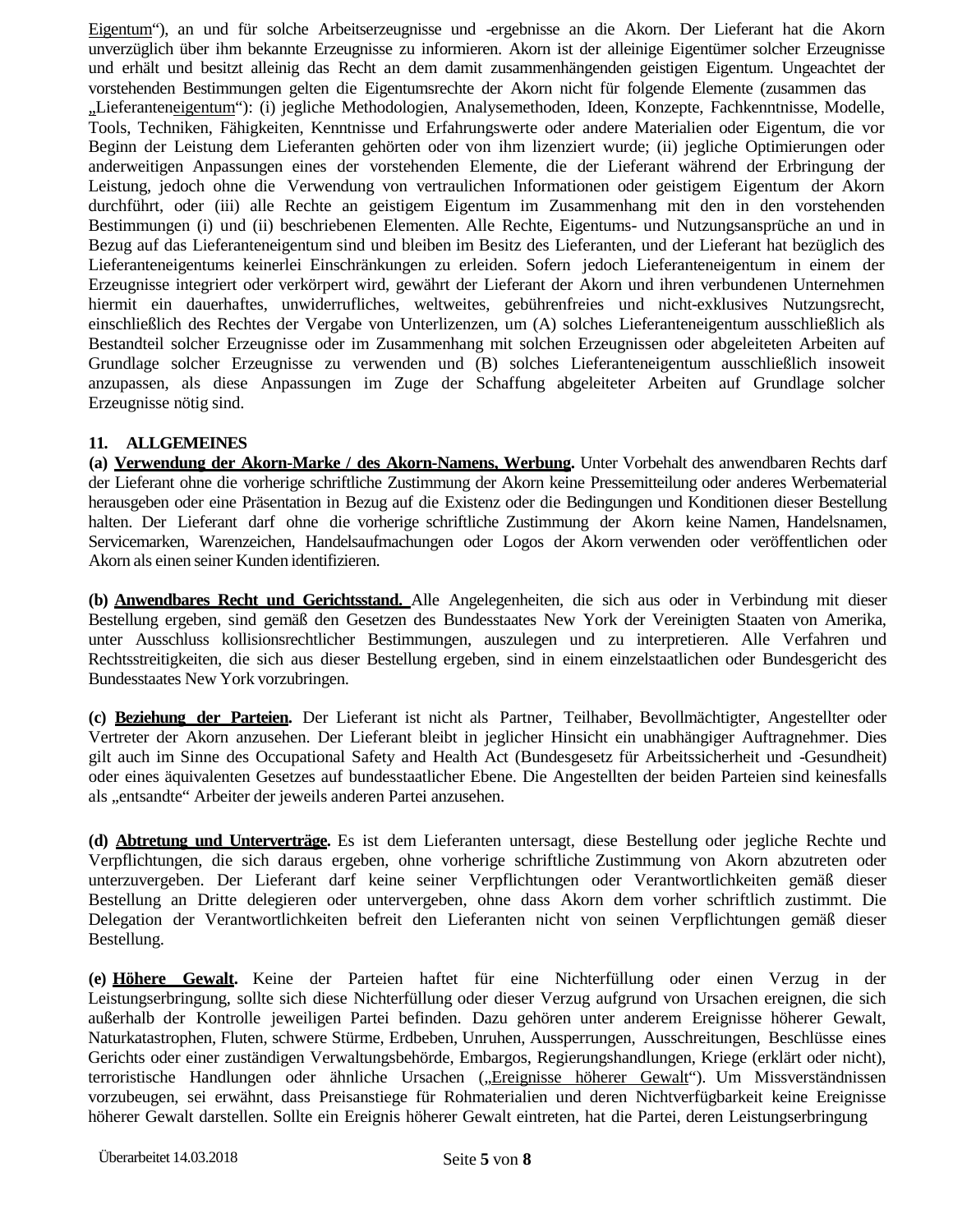daraufhin verhindert oder verzögert wird, die andere Partei unverzüglich darüber zu informieren. Die betroffene Partei kann daraufhin (a) die Leistungserfüllung aussetzen und den Zeitraum für die Erfüllung verlängern oder (b) den unerfüllten Teil dieser Bestellung teilweise oder gänzlich stornieren.

**(f) Salvatorische Klausel.** Sollte ein zuständiges Gericht eine der Bestimmungen dieser Bestellung teilweise oder gänzlich für rechtskräftig nicht durchsetzbar erachten, ist diese nicht durchsetzbare Bestimmung entsprechend teilweise oder gänzlich zu streichen. Die Gültigkeit der restlichen Bestellung bleibt davon unberührt. In einem solchen Fall haben die Parteien gemeinsam nach Treu und Glauben zu versuchen, eine solche nicht durchsetzbare Bestimmung dieser Bestellung durch eine durchsetzbare Bestimmung zu ersetzen, die der Aussage der ursprünglichen Bestimmung möglichst nahekommt.

**(g) Verzichtserklärung, teilweise Ungültigkeit.** Das Versäumnis von Akorn, in jedem Fall auf der strikten Einhaltung einer Bestimmung dieser Bestellung durch den Lieferanten zu bestehen, ist nicht als ein dauerhafter Verzicht auf die Leistungserbringung oder als Verzicht auf eine andere Bestimmung dieser Bestellung oder einer anderen Vereinbarung auszulegen. Sollte eine der Bestimmungen dieser Bestellung von einer für diese Bestellung zuständigen Regierungsbehörde für rechtswidrig oder nicht durchsetzbar erklärt werden, so bleibt die Gültigkeit der restlichen Bestellung davon unberührt.

**(h) Überschriften.** Überschriften in dieser Bestellung dienen ausschließlich einer leichteren Orientierung und Bezugnahme. Sie bilden keinen Bestandteil dieser Bestellung und haben keinerlei Einfluss auf deren Aussage.

[Ende der Allgemeinen Einkaufs- und Auftragsbedingungen]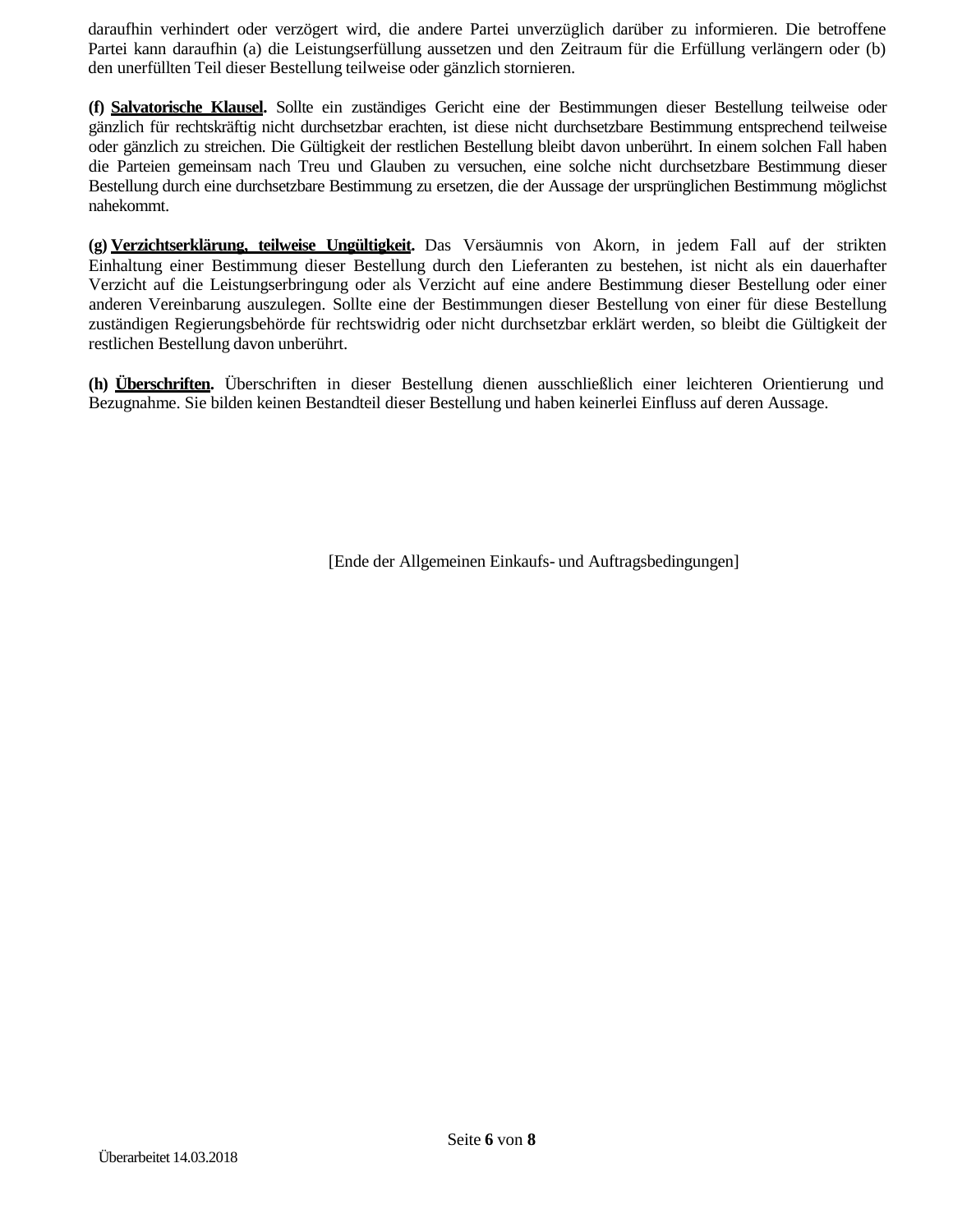### **ANHANGA**

### **Akorn Bedingungen für Lieferanten zur Vermeidung von Bestechung und Korruption**

Dieser Anhang ist der Bestellung als wesentlicher Bestandteil beigefügt. Soweit die Bedingungen dieses Anhangs mit den Bedingungen der Bestellung im Widerspruch stehen, gelten die Bedingungen dieses Anhangs. Der Lieferant erkennt hiermit die Akorn Bedingungen für Lieferanten zur Vermeidung von Bestechung und Korruption an und verpflichtet sich, diese vollständig einzuhalten.

- 1. Einhaltung der Antikorruptionsvorschriften. Der Lieferant verpflichtet sich, alle anwendbaren Gesetze und Vorschriften zur Bekämpfung von Bestechung und Korruption einzuhalten, einschliesslich der Antikorruptionsgesetze der USA (US Foreign Corrupt Practices Act) und des Vereinigten Königreichs (UK Bribery Act 2010), sofern diese anwendbar sind, (zusammenfassend die "**Antikorruptionsgesetze**" genannt).
- 2. Vertreter. Der Lieferant stellt sicher, dass seine Subunternehmer (falls vorhanden), Gesellschafter/Aktionäre (falls vorhanden), leitenden Angestellten, Geschäftsführer, Mitarbeiter, Berater, Bevollmächtigten sowie alle anderen Personen oder Stellen, die in Verbindung mit dieser Vereinbarung in seinem Namen oder Auftrag handeln (zusammenfassend die "**Vertreter**" genannt), dies nur in Übereinstimmung mit den Bestimmungen dieses Anhangs (die " **Antikorruptionsbedingungen**" genannt) tun. Der Lieferant ist für die Einhaltung und Erfüllung der Antikorruptionsbedingungen seitens der Vertreter verantwortlich und haftet gegenüber AKORN unmittelbar für jedwede Verletzung der Antikorruptionsbedingungen durch die Vertreter.
- 3. Richtlinien und Verfahren. Der Lieferant verfügt während der gesamten Laufzeit dieser Vereinbarung über angemessene Grundsätze, Verfahren und Kontrollmechanismen, um sicherzustellen, dass die Antikorruptionsbedingungen eingehalten werden. Der Lieferant setzt diese Grundsätze und Verfahren wie erforderlich um und schult seine Mitarbeiter entsprechend.
- 4. Bescheinigung. Sobald dies von AKORN angefordert wird, legt der Lieferant eine Bescheinigung über die Einhaltung der Bedingungen vor, jedoch nicht öfter als einmal pro Jahr. Diese Bescheinigung ist von einem Bevollmächtigten des Lieferanten zu unterzeichnen, der bestätigt, dass der Lieferant und seine Vertreter sämtliche Antikorruptionsbedingungen erfüllen. Für diese Bescheinigung stellt AKORN einen Vordruck zur Verfügung.
- 5. Überprüfung. Der Lieferant hat Bücher und Aufzeichnungen zu führen, in denen alle Ausgaben, die ihm in Verbindung mit dieser Vereinbarung entstehen, ordnungsgemäss und genauestens beschrieben werden. AKORN kann angemessene Massnahmen ergreifen, um die Einhaltung der Antikorruptionsbedingungen durch den Lieferanten zu überprüfen. AKORN ist berechtigt, einmal pro Jahr alle Bücher und Aufzeichnungen des Lieferanten, die sich auf die Einhaltung der Antikorruptionsbedingungen beziehen, nach eigenem Ermessen und auf eigene Kosten zu prüfen oder von einen Dritten prüfen zu lassen.
- 6. Verletzung. Der Lieferant muss AKORN unverzüglich über alle Entwicklungen informieren, die die Richtigkeit und Vollständigkeit der Angaben in diesem Anhang gefährden, sowie über sämtliche in Verbindung mit der Erfüllung dieser Vereinbarung stehenden Anfragen